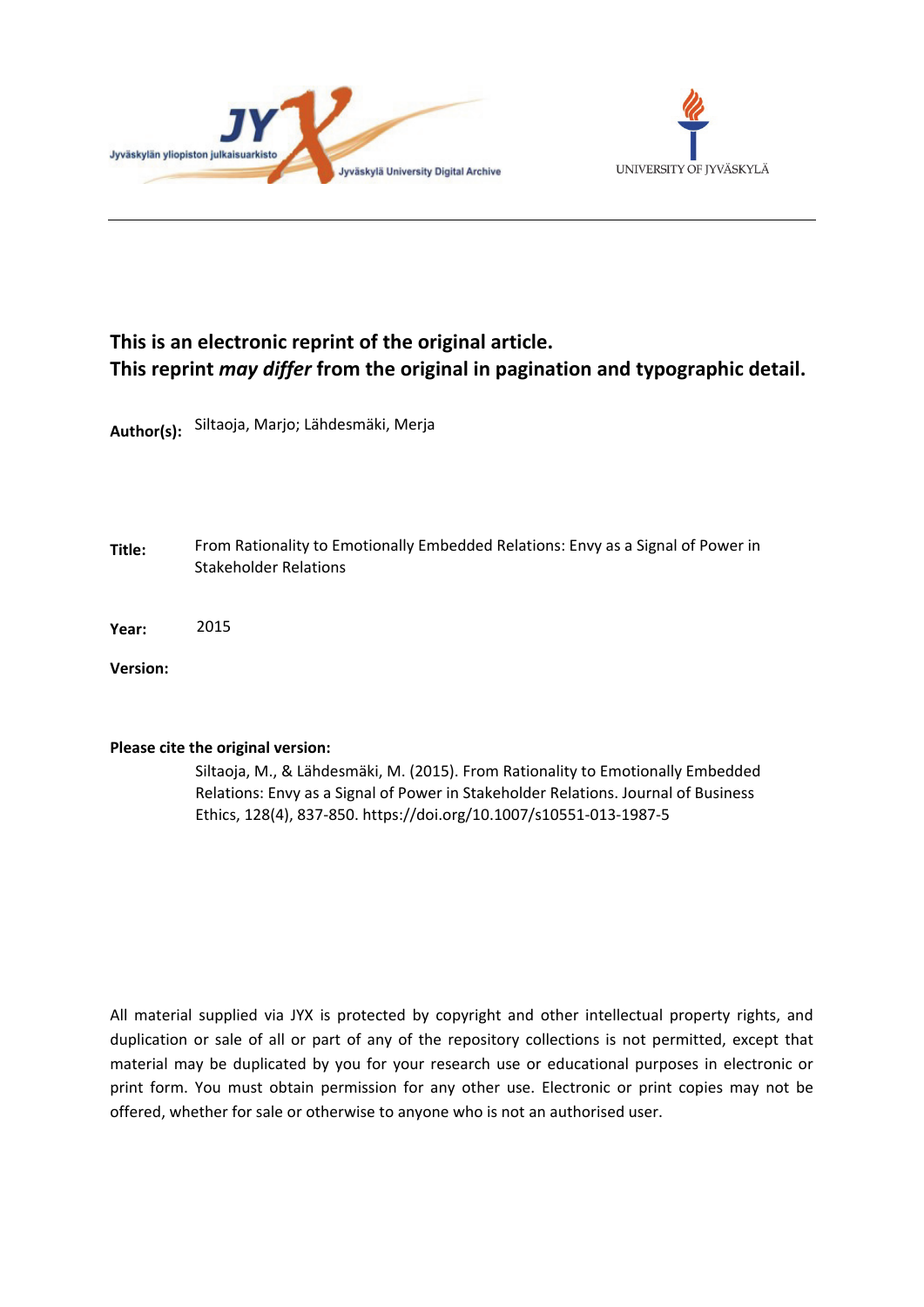## **Running head:** FROM RATIONALITY TO EMOTIONALLY EMBEDDED RELATIONS…

# **From Rationality to Emotionally Embedded Relations: Envy as a Signal of Power in Stakeholder Relations**

## Abstract

Although stakeholder salience theory has received a great deal of scholarly attention in the business ethics and management literature, the theory has been criticized for overemphasizing rationality in managerial perceptions. We argue that it is important to better understand what socially constructed emotions signal in business relations, and we posit the role of envy as a discursive resource used to signal and construct the asymmetrical power relations between small-business owner-managers and their stakeholders. Our study makes two primary contributions. First, we suggest that socially and culturally constructed emotions (such as envy) have significance in stakeholder salience analyses. Second, we suggest that socially and culturally constructed emotions provide a fruitful context in which to understand the limitations of owner-managers' personal and moral autonomy.

Keywords: discourse, emotion, envy, relationships, salience, small business, stakeholder,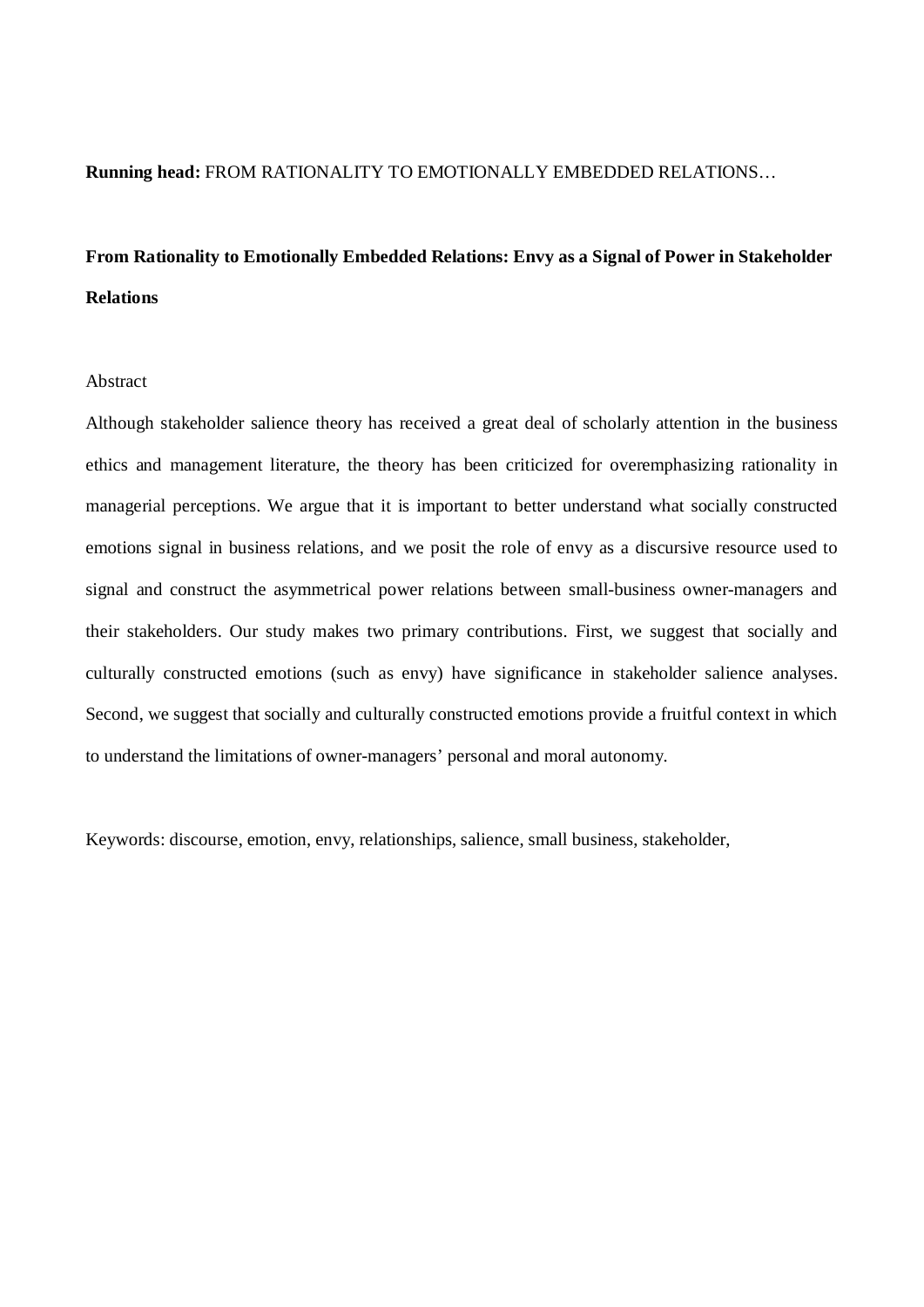#### **INTRODUCTION**

To understand the reciprocal relationship between business and society, stakeholder theory has provided a number of propositions and arguments in favor of the 'stakeholder corporation.' One of the primary concepts in stakeholder theory is stakeholder salience, defined as "the degree to which managers give priority to competing stakeholder claims" (Mitchell et al., 1997, p. 854). Stakeholder salience is considered to be dependent on managerial perceptions and informed by the different attributes of each stakeholder group. Armed with knowledge of those attributes, it is assumed that managers form typologies of various stakeholders. Those typologies, in turn, define how managers interact with stakeholders and might prove vital to business success (Mitchell et al., 1997).

Since Mitchell et al. (1997), numerous contributions have been made to stakeholder salience theory (e.g., Driscoll and Starik, 2004; Jones et al., 2007; Neville and Mengüç, 2006; Eesley and Lenox, 2006; Mitchell et al., 2011; Neville et al., 2005; Parent and Deephouse, 2007; Rowley and Moldoveanu, 2003). However, the stakeholder salience literature has been criticized for overemphasizing rationality in managerial perceptions of stakeholder interaction (e.g., Rowley and Moldoveanu, 2003) and for ignoring the importance of emotions in stakeholder salience processes. Accordingly, we suggest that ignoring the role that socially and culturally constructed emotions play in stakeholder relations results in underdeveloped theory and research. For example, it is common that relationships are intertwined with emotions, although a particular field might emphasize rational activity (Crawford, 2000). In the context of small businesses, stakeholder relationships are usually informal and proximate (e.g., Jenkins, 2006; Lähdesmäki and Suutari, 2012; Southwell, 2004), which increases the likelihood that emotions will play a role in the relationship (Ben-Ze'ev, 1992). Although emotions are a crucial element of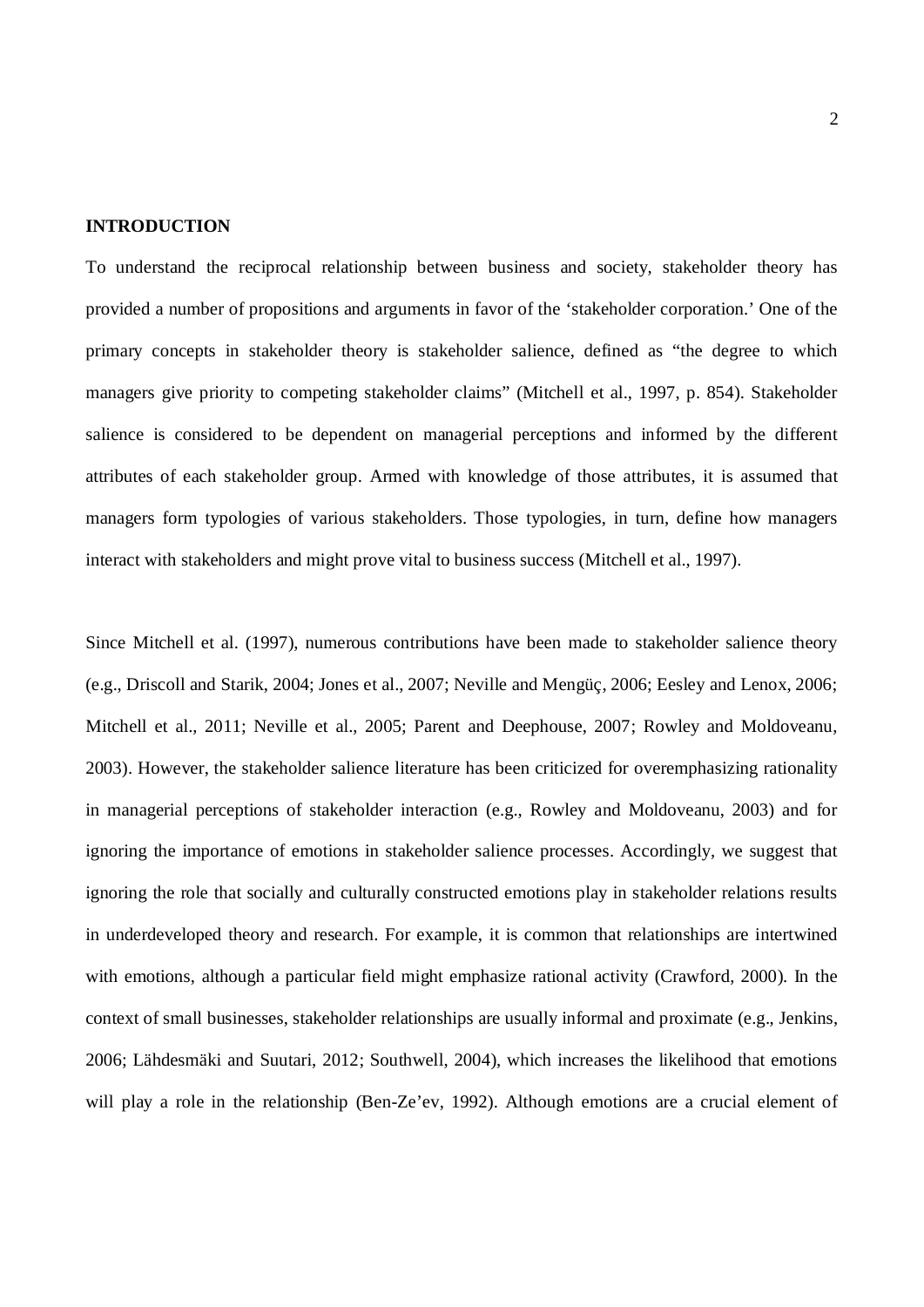proximate relationships, these emotions are not necessarily positive and might include non-virtuous emotions, such as envy (see Ben-Ze'ev, 1992). Although studies have argued that envy greatly affects management decision-making and behavior (Goel and Thakor, 2005; Mavin, 2006), workplace behavior (Bies et al., 1997; Patient et al., 2003; Duffy et al., 2012; Tai et al., 2012; Vecchio, 1995, 1997) and even the fundamental theory of the firm (Nickerson and Zenger, 2008), a careful study of envy has not been undertaken in the management literature (see Mishra, 2009; Tai et al., 2012). Although envy can emerge whenever there are social relations, little is known about envy in managerial processes. Indeed, the importance of envy in stakeholder relationships has received even less scholarly attention, which might prevent scholars from acquiring a complete understanding of business relationships (Parrott, 1991).

The present study answers the call from the organizers of the EBEN Annual Conference (2012) for papers on "work, virtues and flourishing." We argue that it is important for the development of the field of business ethics to better understand what socially constructed emotions signal in business relations. We strengthen our argument by quoting de Sousa (1987, p. 17), who emphasizes, "most of what is morally interesting about human life is played out in the domain of the emotions." We do not examine emotions per se; instead, we investigate how emotions – stakeholder envy in particular – work as a type of interpretative frame that seeks to understand cultural norms and social order in stakeholder relationships.

Our study focuses on discursive sensemaking practices in the narratives of small-business ownermanagers regarding the significance of envy in their stakeholder relations. The study is guided by the following research questions: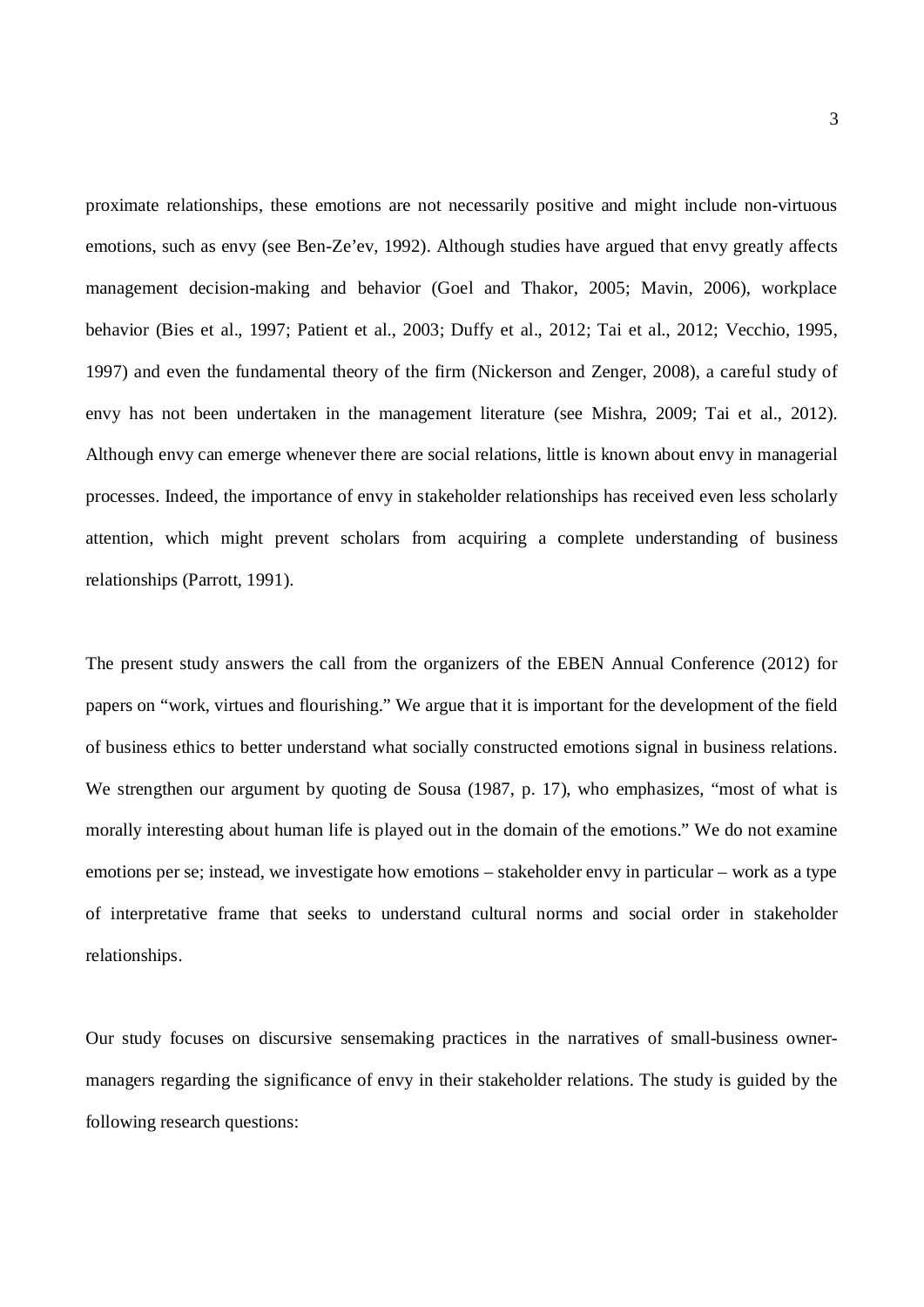- How is envy used as a discursive resource in owner-managerial understanding of stakeholder ä, relations?
- What does envy signal in stakeholder relationships?

Our empirical results show that envy has a crucial role in owner-managers' understanding of their stakeholder relations. Our study thus makes important contributions to both stakeholder salience and small-business ethics literature. First, by constructing moral and cautionary tales (van Leeuwen, 2007), owner-managers utilize stakeholder envy as a discursive resource for signaling power asymmetries between a small business and its stakeholders. For example, envy as a discursive resource highlights the significance of power emerging as a socially constructed condition rather than as an attribute of a stakeholder group. We therefore suggest that socially and culturally constructed emotions (such as envy) have significance in stakeholder salience processes. Second, our study underscores the importance of the moral autonomy of small-business owner-managers. Whereas previous studies have emphasized the important role of owner-managers and their personal values in ethical business decision-making (e.g., Dawson et al., 2002; Spence and Rutherfoord, 2001; Quinn, 1997), our results indicate how managers' perceptions regarding their business decisions are emotionally embedded. We therefore suggest that socially and culturally constructed emotions provide a fruitful context in which to understand the limitations of owner-manager personal and moral autonomy.

The paper is structured as follows. The next section discusses stakeholder salience and stakeholder relations in small businesses. That section is followed by a closer examination of the concept of envy, and we then examine our discursive approach and present the analysis. In the final sections, we offer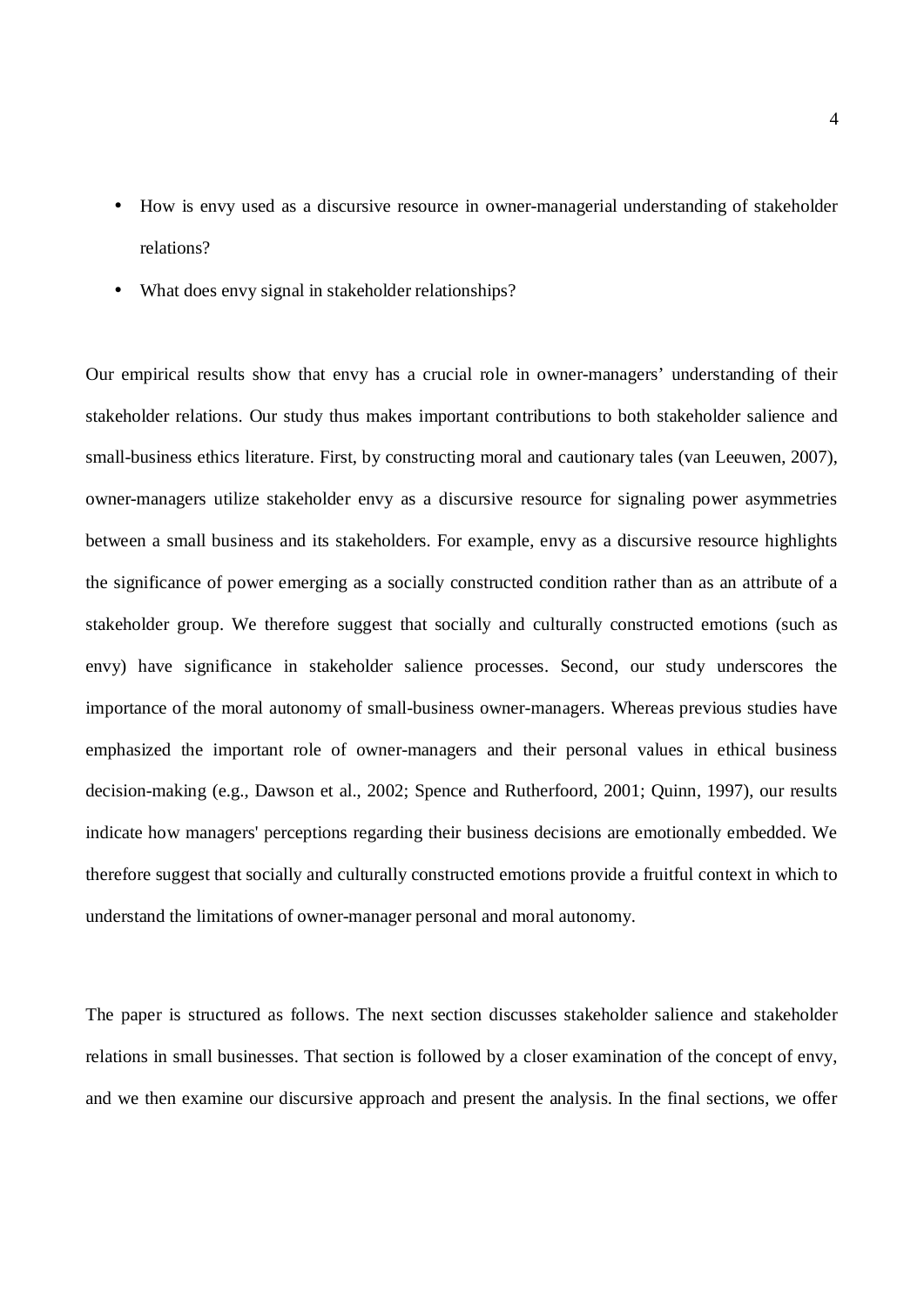conclusions about the significance of socially constructed envy in stakeholder salience and discuss the contributions and limitations of our study.

#### **SETTING THE THEORETICAL SCENE**

#### **Stakeholder salience**

The essential concept of stakeholder theory is that a firm is understood as a system of stakeholders operating within a larger framework of a society that provides the necessary legal and economic infrastructure in which the firm can operate (e.g., Donaldson and Preston, 1995; Freeman et al., 2004; Frooman, 1999; Näsi, 1995; Rowley, 1997). Thus, the core of stakeholder theory is concerned with the importance of the interaction between a business and those parties closely connected to its operations; it stresses the mutual dependence that is embodied in the relationships between a business and its stakeholders. More particularly, stakeholder theory assumes that a business can only function through the interaction, transactions and exchanges undertaken with its stakeholders (Näsi, 1995, p. 24). Stakeholder theory thus presumes that a business must operate in such a manner that its stakeholders are satisfied with their investment and what they receive from the firm. However, stakeholder theory has often relied on input from large businesses to clarify the stakeholder-shareholder theoretical debate, which ignores the fact that most business are small businesses.

Several types of stakeholder analyses and mapping practices have been developed to identify those stakeholders who are most important for different processes and activities (e.g., Bryson, 2003; Neville and Mengüç, 2006) and how their importance regarding a specific issue or in general is based on different sets of attributes (Driscoll and Starik, 2004; Jones et al., 2007; Mitchell et al., 1997). A popular and widely applied example of stakeholder identification is the model suggested by Mitchell et al. (1997), which contributed to stakeholder identification by suggesting that various types of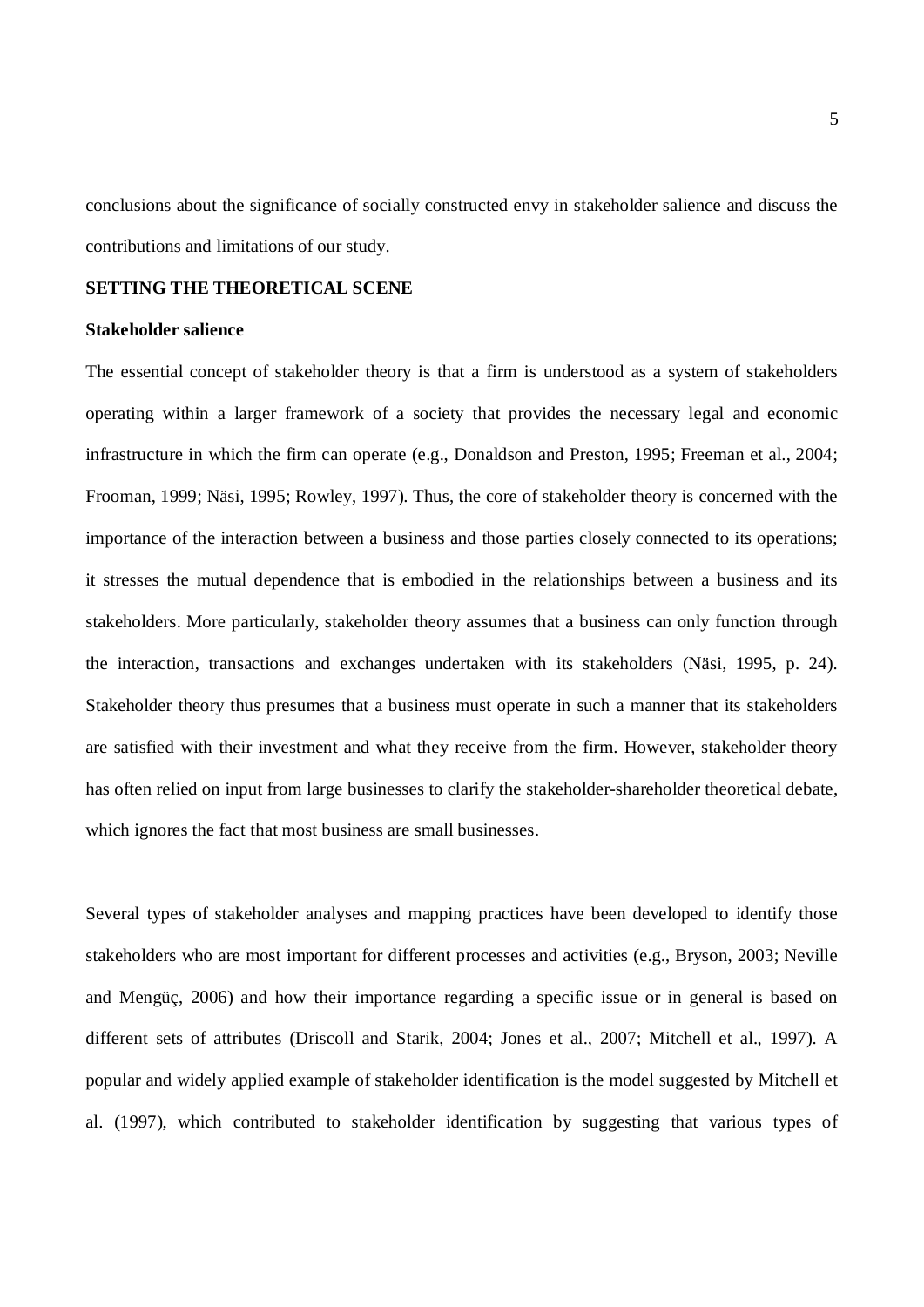stakeholders may be characterized by one, two or all three of the following attributes: the stakeholder's *power* to influence the firm, the *legitimacy* of the stakeholder's claim on the firm and the *urgency* of the stakeholder's claim. Consistent with Etzioni (1964), a stakeholder is considered to have power to the extent to which it has or can gain access to certain means to impose its will on the relationship. Those means might be coercive (based on physical force, violence or restraint), utilitarian (based on material or financial resources) or normative (based on symbolic resources) (Mitchell et al., 1997, p. 865). Legitimacy, conversely, has been defined as the generalized perception that the actions of an entity are desirable or appropriate within some socially constructed system of norms, values, beliefs and definitions (Suchman, 1995). Although these two notions are sometimes coupled in different stakeholder definitions, powerful stakeholders are not necessarily legitimate and the legitimate stakeholder does not necessarily have power over the business. Finally, stakeholder urgency can be defined as the stakeholder's claim for immediate attention; this concept is based on the ideas of time sensitivity and importance (Mitchell et al., 1997).

The paper by Mitchell et al. (1997) has been widely cited, and stakeholder salience has received empirical support and has prompted theoretical contributions (e.g., Agle et al., 1999; Driscoll and Starik, 2004; Eesley and Lenox, 2006; Pajunen, 2006; Parent and Deephouse, 2007). However, there has been limited empirical research on the operationalization of the attributes developed in the paper and few tests of the paper's fundamental propositions (Parent and Deephouse, 2007) with respect to their applicability, importance and significance in the small business context. In addition, the stakeholder salience model has been criticized for providing an overly rational picture of managerial decision-making; Rowley and Moldoveanu (2003) assert that the model serves the interest-based view – which is consistent with the rational choice theory perspective – because it provides only partial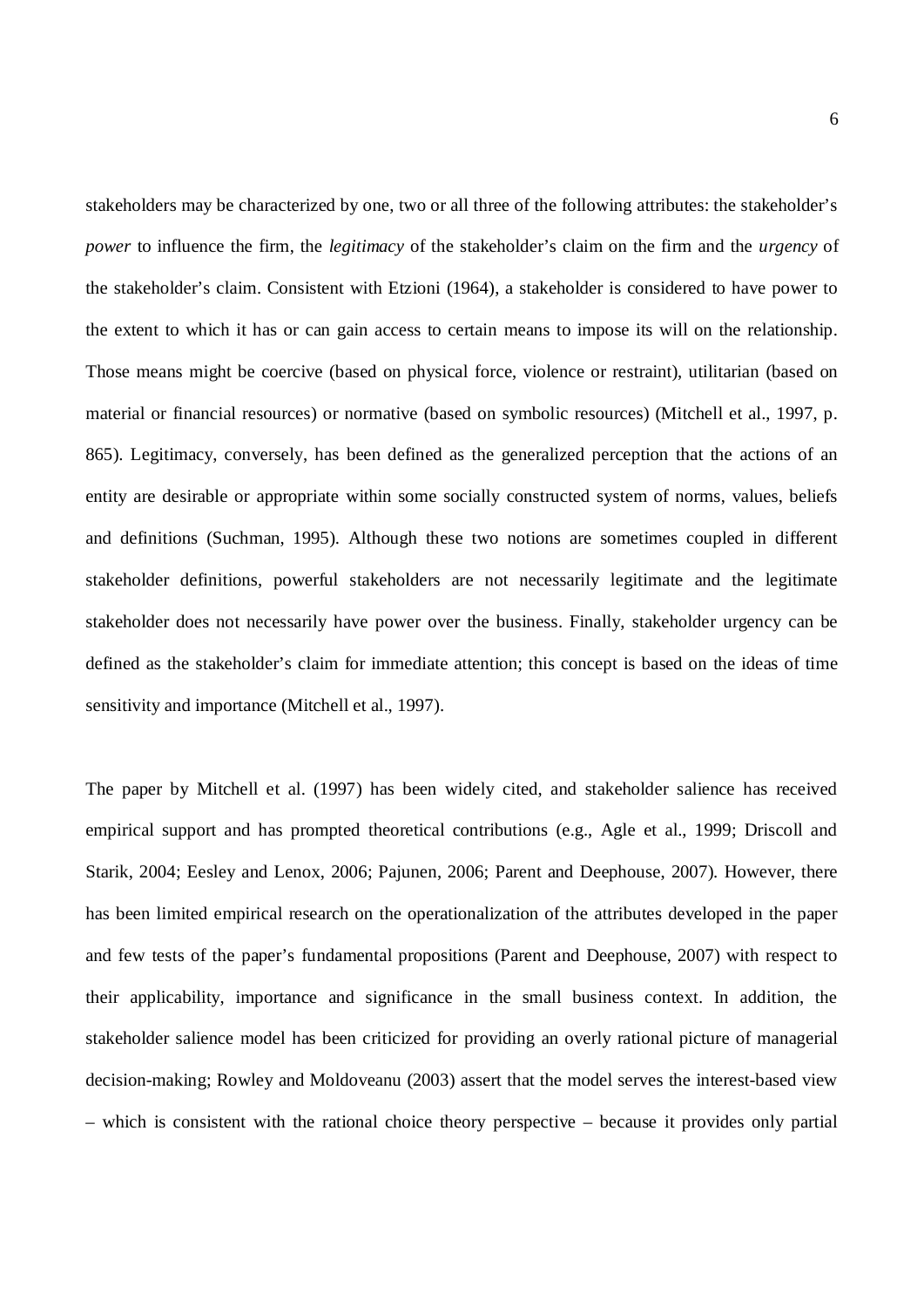understanding and does not fully predict how a stakeholder group will act. Research on stakeholder salience has also favored quantitative approaches that involve large corporations and powerful stakeholders as their data source. The current research is thus not oriented to develop an understanding of the contextual and cultural conditions in stakeholder salience.

## **Stakeholder relations in the small businesses context**

When compared to large businesses, small businesses tend to have fewer stakeholders, and these stakeholders tend to be of a different type (e.g., Jenkins, 2006). Small businesses tend to focus more on immediate stakeholder relationships in their business operations than large businesses. The focus on immediate stakeholders often stems from a local embeddedness that is a small business characteristic (e.g., Castka et al., 2004; Werner and Spence, 2004). Thus, in many cases, customers and employees of a small business will be located in the same community as the business itself, which increases the firm's responsibility to these stakeholder groups and toward the local community in general. Similarly, Brown and King (1982) explain the essential role of immediate stakeholders in small-business corporate social responsibility, suggesting simply that people tend to be more concerned about those closest to them and less concerned about those who are further removed. Furthermore, the embedded nature of small businesses is often considered to lead to rather informal and personal relationships among stakeholders. According to Southwell (2004), for example, small business stakeholder relationships tend to be qualitatively different from those of larger businesses because they are based on high levels of informality, personal knowledge and familial ties. Similarly, Jenkins (2006) posits that stakeholder relationships in the small business context are often characterized by intuition and personal engagement.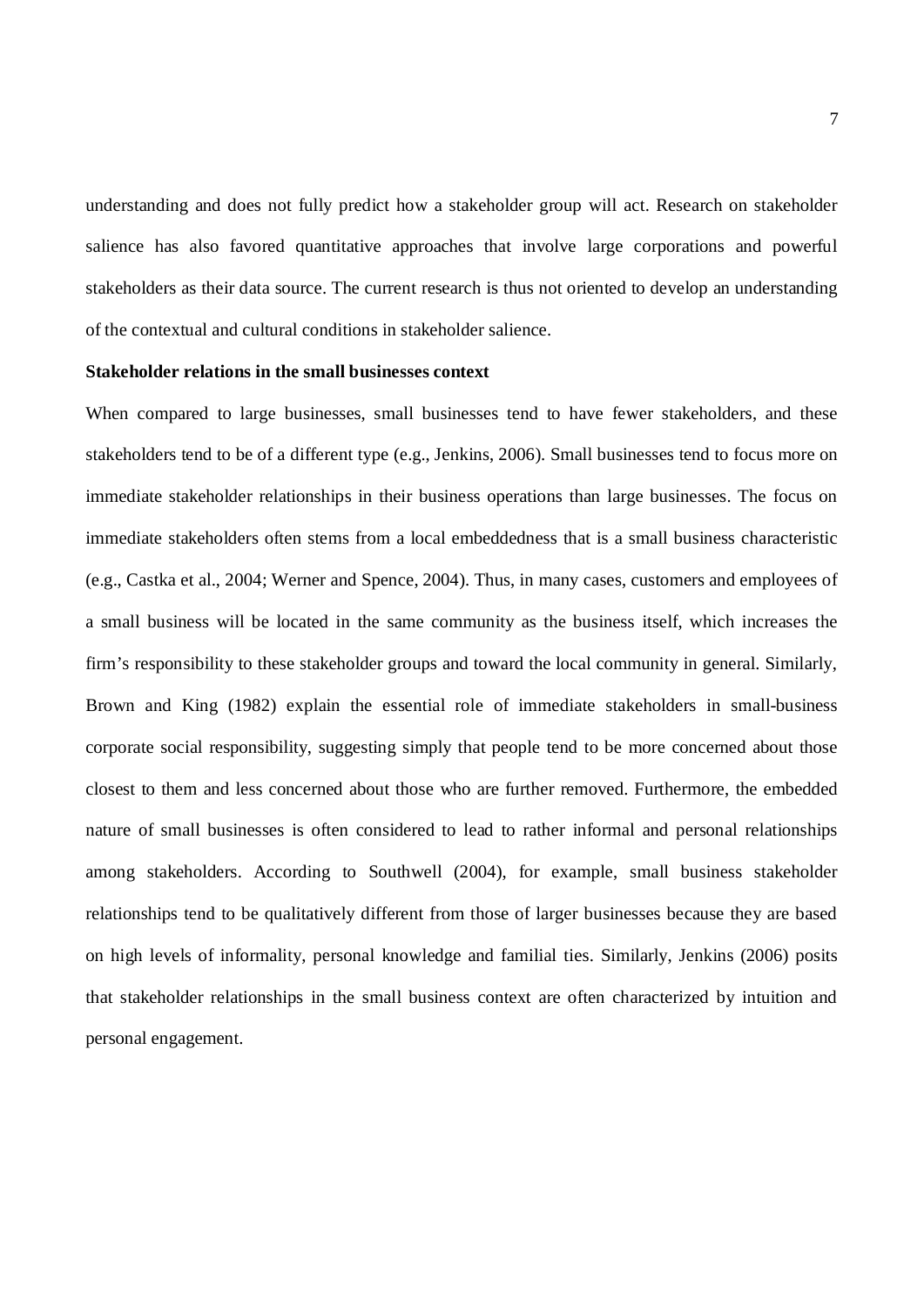Another difference between the stakeholders of small and large businesses relates to the question of ownership. Owners (shareholders) are traditionally an essential stakeholder group in large publicly listed companies. They have a stake in the business through their investments, for which they expect a financial return. Small businesses, conversely, do not have many external owners or shareholders because management and primary ownership typically coincide in one individual (e.g., Jenkins, 2006; Moore and Spence, 2006; Quinn, 1997). Thus, the combination of risk-bearing and decision-making power gives owner-managers a legitimate right to run their businesses according to their judgment and allows for a degree of autonomy in approaching stakeholder relationships (Quinn, 1997). However, a business as the personification of its owner-manager may also be negative. For example, the personal reputation and social status of owner-managers in the community can be vulnerable to negative changes in the reputation of their businesses (Lähdesmäki and Siltaoja, 2010).

Furthermore, because stakeholder relationships are formed within a network of influences and do not arise in a vacuum of dyadic ties, business stakeholders are likely to have direct relationships with one another (e.g., Frooman, 1999; Rowley, 1997). Indeed, in the small-business context, particularly among those businesses operating locally, stakeholder groups are usually closely related and overlapping, which increases the potential power of stakeholder claims and pressure and increases the challenges of stakeholder management for small-business owner-managers (Lähdesmäki and Suutari, 2012). Rowley (1997) refers to this phenomenon by using the concept of network density, which relates to the number of ties in the network that link actors together. As density increases in the network, communication becomes more efficient; therefore, dense networks facilitate stakeholders' ability to monitor the business's actions more efficiently, although the behavior of the network actors may become similar and severely constrain the actions of that business (Rowley, 1997, p. 897).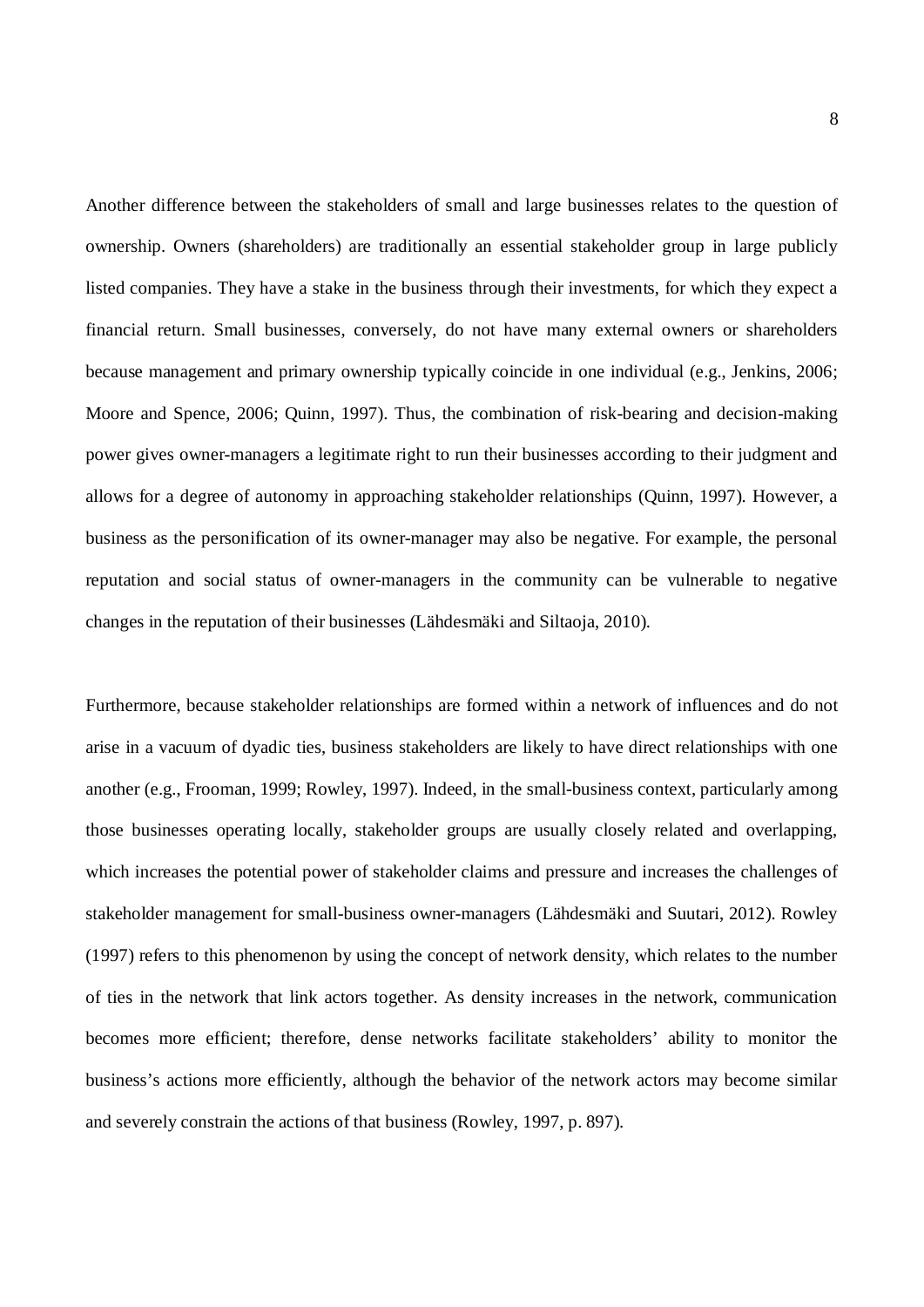Small-business stakeholder relations are very much about a business and its stakeholders feeling in some way close to each other. Close business relationships are usually regarded as a relative advantage for small businesses because they are considered to enhance trust in business operations and can provide a business with an important means of accessing additional resources, which can be critical to the success of many small firms (Fisher et al., 2009; Graafland et al., 2003; Murillo and Lozano, 2006; Spence, 1999; Spence and Rutherfoord, 2001). Similarly, it has been suggested that the multiplexity of relationships is an asset for a small business because it makes business operations more flexible (Worthington et al., 2006).

There are a number of elements in the small business context that increase the likelihood of creating emotionally embedded relationships, including the multiplexity of relationships, proximate relationships and owner-managers who are the personification of their businesses. However, the traditional view of stakeholder relations creates the impression of neutral relationships in which decisions can only be based on rational processes and impersonal criteria that depend on the relative (most often a predetermined) position that stakeholders hold in relation to the business. The reason behind this simplification might be that attempts to create legitimacy in a field that is governed by rational decision-making often emphasize rationalized aspects (Vaara and Tienari, 2008). For example, when scholars have presented stakeholder theory as an alternative to shareholder theory, they have applied rationalizing arguments to legitimize the approach. However, this strategy might be considered particularly problematic because stressing the rational aspects of business relations oversimplifies the nature of stakeholder relations and the challenges that stakeholder relations create by detracting from the potential of negative emotions, such as envy, to influence situations. Studies have shown that envy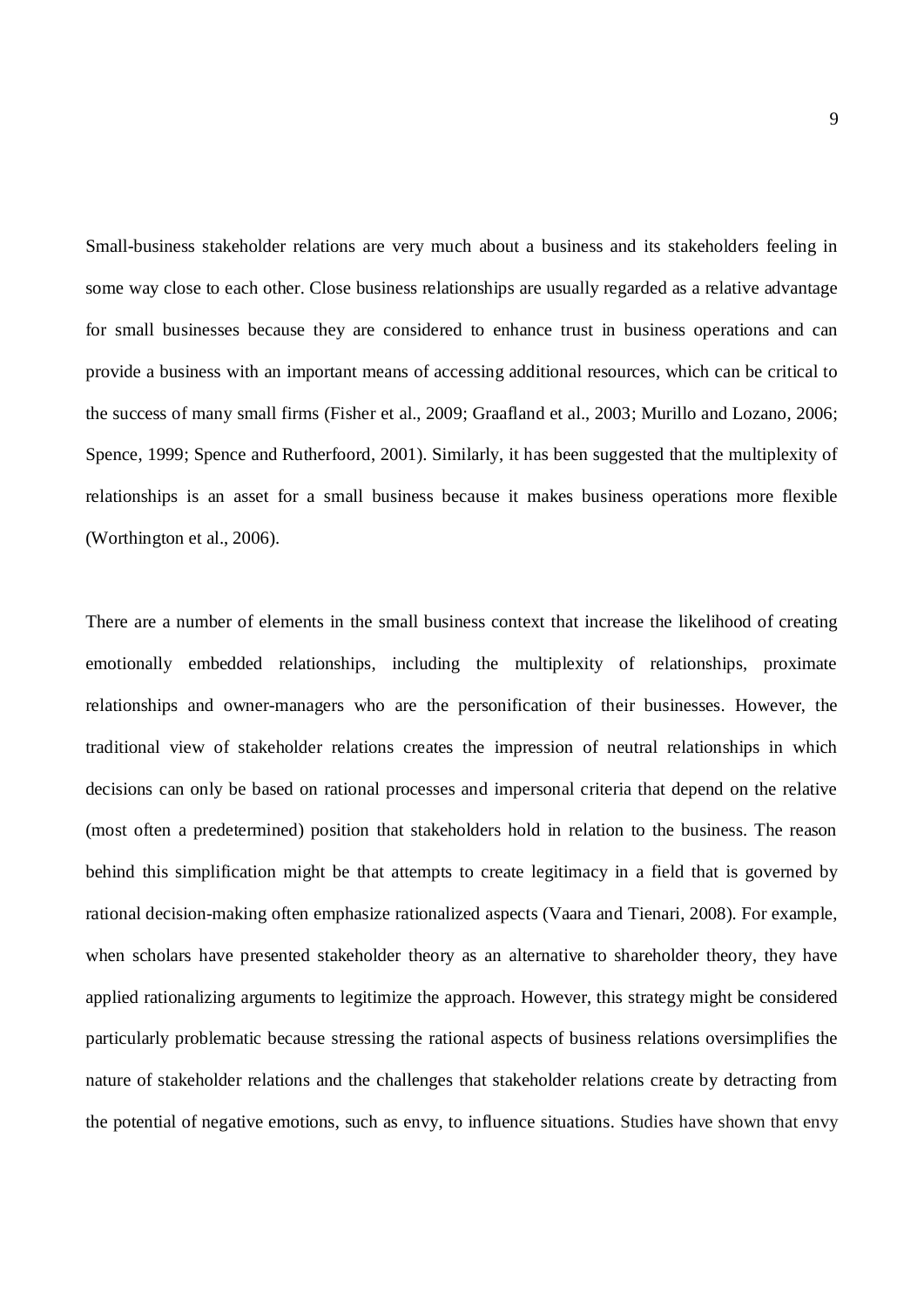is stronger when the proximity between actors is greater and when one of the actors can imagine, 'I could be in his place' (Heider, 1958; Elster, 1991; Parrott, 1991). To understand the conditions and construction of envy, we provide a theoretical discussion of the concept below.

## **Envy in relationships**

We usually think of envy as a "feeling," and a feeling is easily taken to be an immediate, unique, internal state; or, in mentalistic terms, a unitary, invariant experience; i.e., something that cannot and need not be analyzed (Silver and Sabini, 1978, p. 105).

Decades ago, there was already concern that researchers had overlooked the potential of envy in relationships. Indeed, envy can emerge when social relations exist and have considerable social significance. Despite envy being particularly common in both business and academia (Bedeian, 1995), *envy remains the most neglected emotion and the least well understood* (Clanton, 2007, p. 424). It is thus not surprising that envy remains an unexamined issue in the field of stakeholder relationships and in the small-business context, in particular. Patient et al. (2003) concluded that feelings of envy are often viewed as negative and disgraceful. Positive emotions are perhaps more easily accepted as the foci of research. In addition, it is difficult to study an emotion that is routinely denied, repressed and relabeled (Clanton, 2007).

Envy has received attention in such disciplines as philosophy, sociology and psychology, and it has spawned various theoretical definitions. Our perspective is sociological because we understand that the starting points for envy reside in social relations and positions, i.e., in social life. The sociological foundations of envy presuppose a social comparison (Parrott, 1991; Ben-Ze'ev, 1992) but not necessarily competition. However, not all social comparisons lead to envy. Envy is directed at those who we deem to be like us or equal to us but who might be slightly superior (Parrott, 1991). In other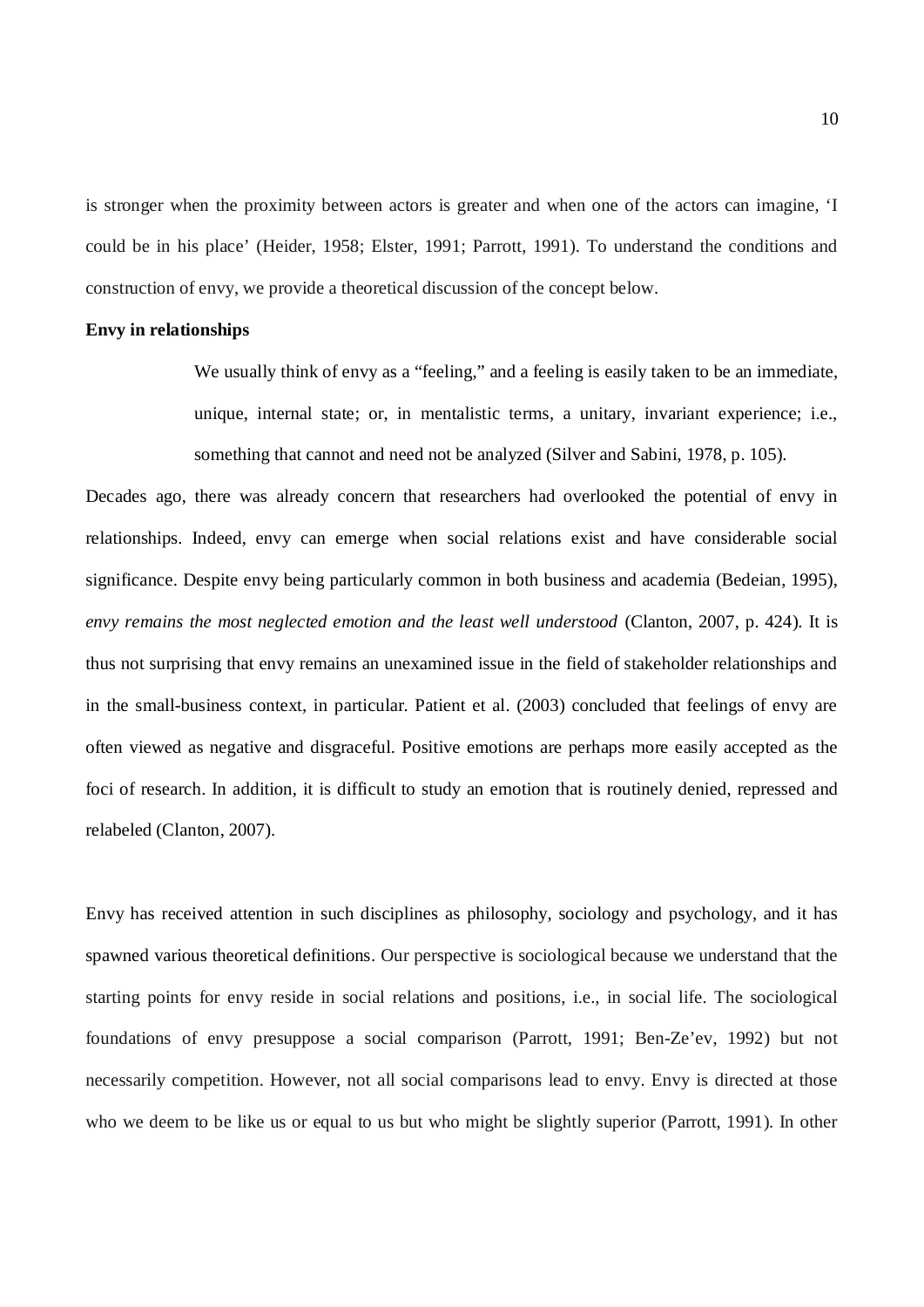words, envy is targeted at people who are relevant to the person making the social comparison (Salovey and Rodin, 1984) and is experienced as a realization of inferiority (Goel and Thakor, 2005). Close relationships are significant in the constructions of envy, and studies have suggested that proximity intensifies envy because it facilitates comparison. Ben-Ze'ev (1992) defines the three components of proximity as (a) similarity in background, such as education, age, time, place and opportunities; (b) closeness in current positions, such as status, salary or possession of a certain object; and (c) relevance for self-evaluation. We tend to compare ourselves with those who are similar to us, which enables us to place two items in the same comparative framework and still permits the perceptive distance to enable us to see two items as distinct.

In studying the conditions that create the perceptions of envy, Silver and Sabini (1978 p. 109) began with the assertion that a person is perceived as envious when an action is viewed as an inappropriate attempt to demean another to protect the envious party's self-worth. Envy emerges out of specific contexts rather than out of particular behavior. It has further been argued that envy is the displeasure that is felt in view of other people's better, unattainable and unassimilable happiness or luck that is strongly desired by the envious person (de la Mora, 1987). Envy is often confused with jealousy; it is often believed that envy and jealousy mean the same thing. However, these emotions are responses to different situations. Jealousy involves an attempt to protect a valued relationship from a perceived threat, whereas envy is resentment toward someone who has some desirable object or quality that the envious person does not or cannot obtain, such as wealth, status, power, fame, success or talent (Clanton, 2007).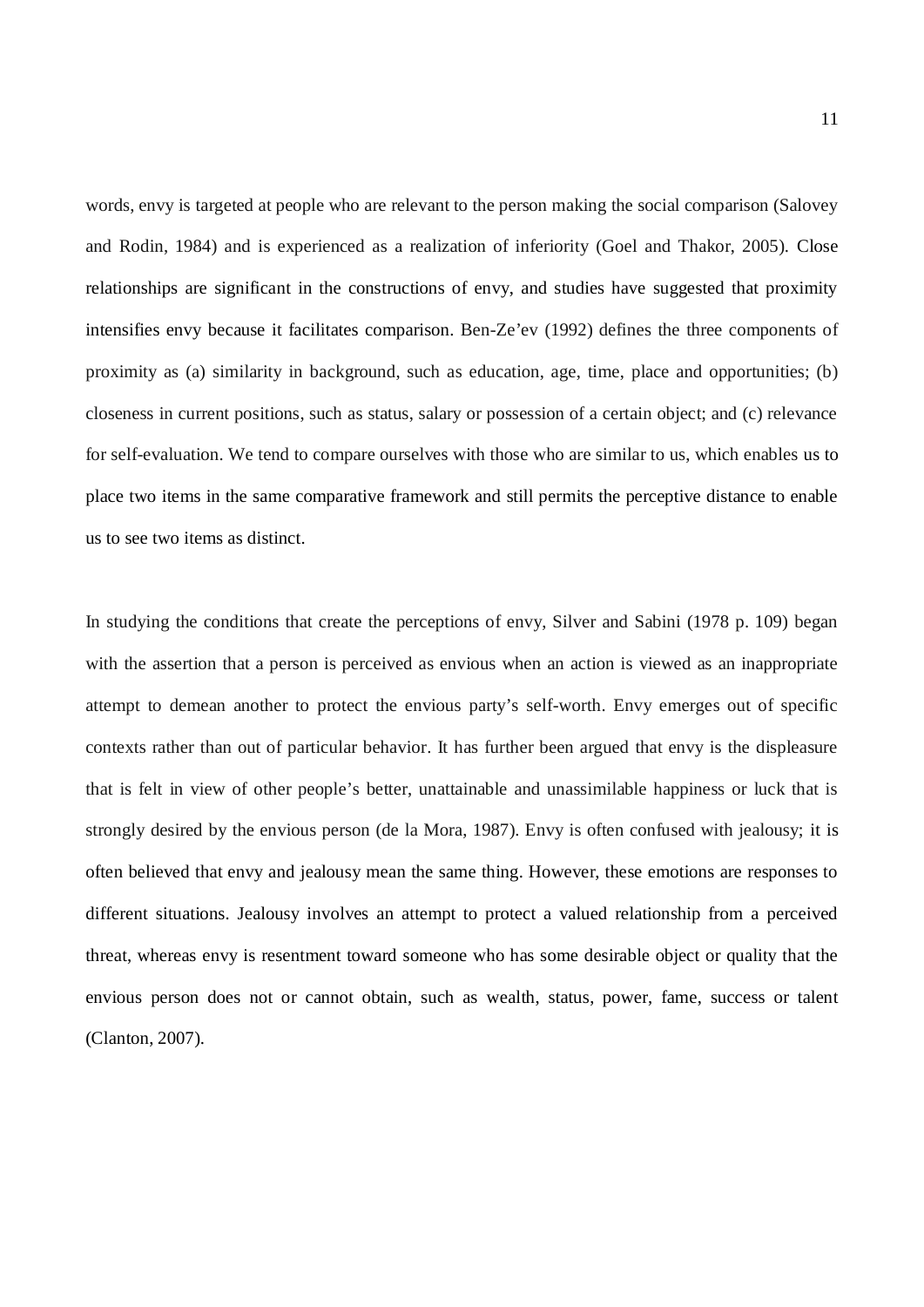Envy is therefore primarily a negative emotion, although some scholars have emphasized its nonmalicious aspects, i.e., benign envy (e.g., van de Ven et al., 2009; Tai et al., 2012). Malicious envy is aligned with negative outcomes and benign envy with positive (van de Ven et al. 2009). When envy is understood as a malicious phenomenon, the primary intention of the envious person is not to become better but to diminish others (Elster, 1991). Envy is thus not a wish for the object or advantage that provoked the envy but is instead a wish that the envied person will lose the object or advantage. Envy is thus considered a reliable predictor of socially undermining behavior intended to hinder the ability of others (Duffy et al., 2012). According to this view, envy is thus not a virtuous phenomenon that can contribute to ethically sustainable behavior but is more closely related to resentment (Clanton, 2007), which is a depraved phenomenon. From a non-malicious perspective, benign envy indicates the possibility that envy can motivate people to excel by raising themselves instead of bringing others down (Tai et al. 2012). Benign envy can work as an incentive for activity that aims to improve one's status and performance (Duffy et al., 2008; Patient et al., 2003; Tai et al. 2012). Envy can thus serve as a catalytic emotion that engenders action and sensemaking. For example, the capitalist ethos is assumed to work as a catalyst that turns envy into emulation (Clanton, 2007). However, it has also been suggested that the terms emulation and admiration better capture such emotions because envy is a thoroughly negative experience for both the envier and the envied (Clanton, 2007).

Envy helps preserve social order primarily through its contribution to social control (Schoeck, 1970, cited in Clanton, 2007, p. 431). Fear of being envied thus provides one with motivation for conforming to social norms. More importantly, fear of being envied has been posited to encourage fairness and protect private property. Certain theorists consider that envy is 'necessary' because it inhibits dangerous deviance (Clanton, 2007; Schoeck, 1970). In addition, envy acts as a mechanism that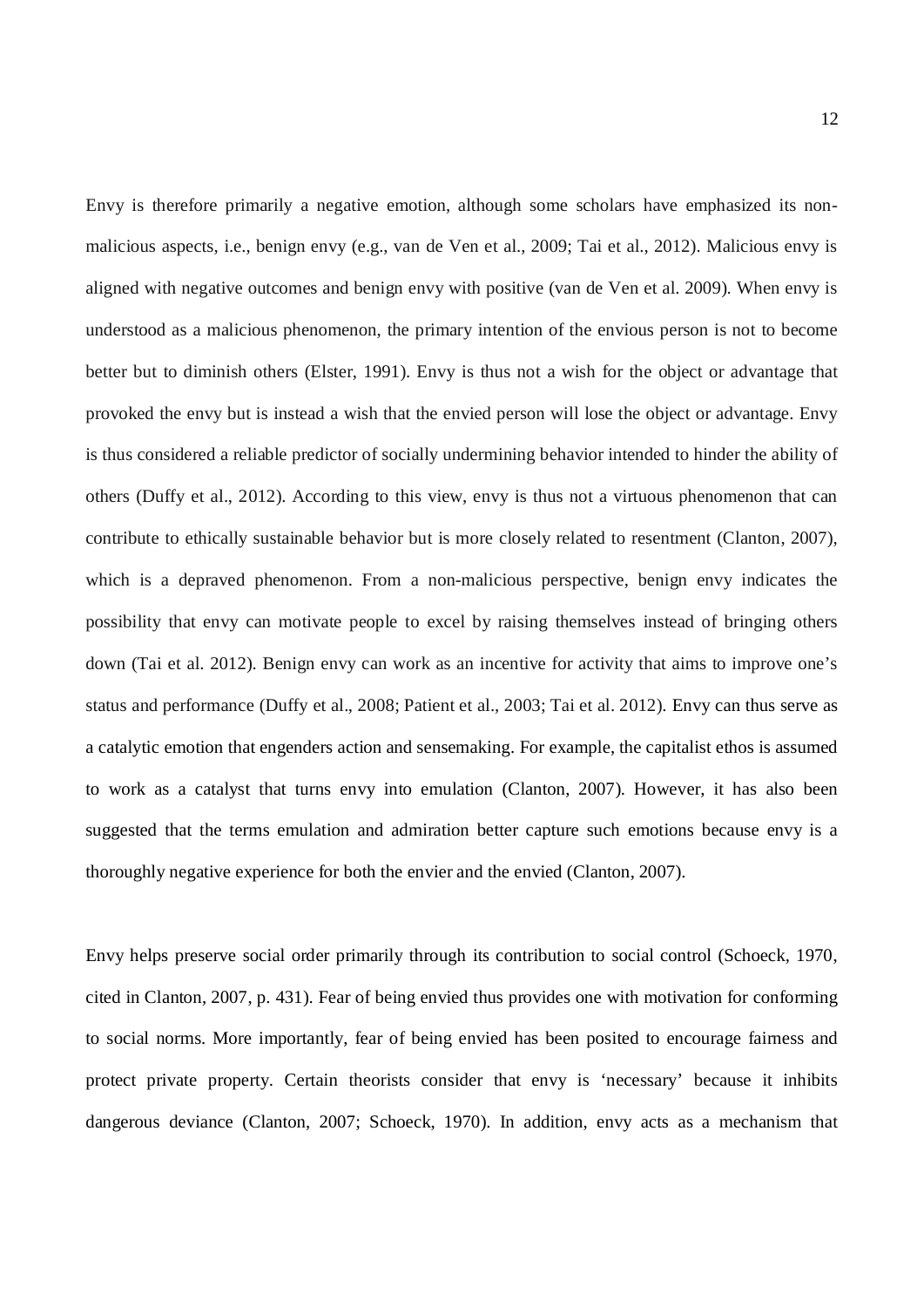reproduces the moral and cultural order in which it occurs. Envy can reaffirm the moral order of a culture or societal norms that surround a profession or positions – such as being a small-business owner. In fact, it has been suggested that envy cannot be studied in isolation from the moral order in the local context. A moral order is essential for the concept of envy to emerge in a discursive repertoire in certain contexts (Harre, 1986; Patient et al., 2003). In this sense, envy works as a conservative phenomenon and encourages conformity to norms (Clanton, 2007).

Clanton (2007) emphasizes researching societies as case studies of envy and encourages research that aims to understand envy's social implications. Indeed, previous studies have typically approached envy as a predetermined (and perhaps artificial) phenomenon. We apply Clanton's (2007) idea and examine the social implications of envy. We approach envy as a social construction (Harre, 1986) and as a cultural performance (Patient et al., 2003). Thus, envy is regarded here as a contextually bound, discursively constructed emotion that is employed to make sense of socially constructed conditions and moral order (Harre, 1986; Patient et al., 2003).

## **METHODOLOGY**

#### **Discourse and discourse analysis**

Following Berger and Luckmann (1966), the main idea within socially constructed emotions is related to the social construction itself, i.e., that social reality is created within social human interaction. This concept essentially means that social constructionist research focuses on the socially constructed meanings of people in semiotic and communicative processes. The construction of a societal meaning system occurs in semiotic processes in which signs and signifiers are connected to each other through iteration and thus form a structure that allows social actors to think and communicate (Liebrucks, 2001).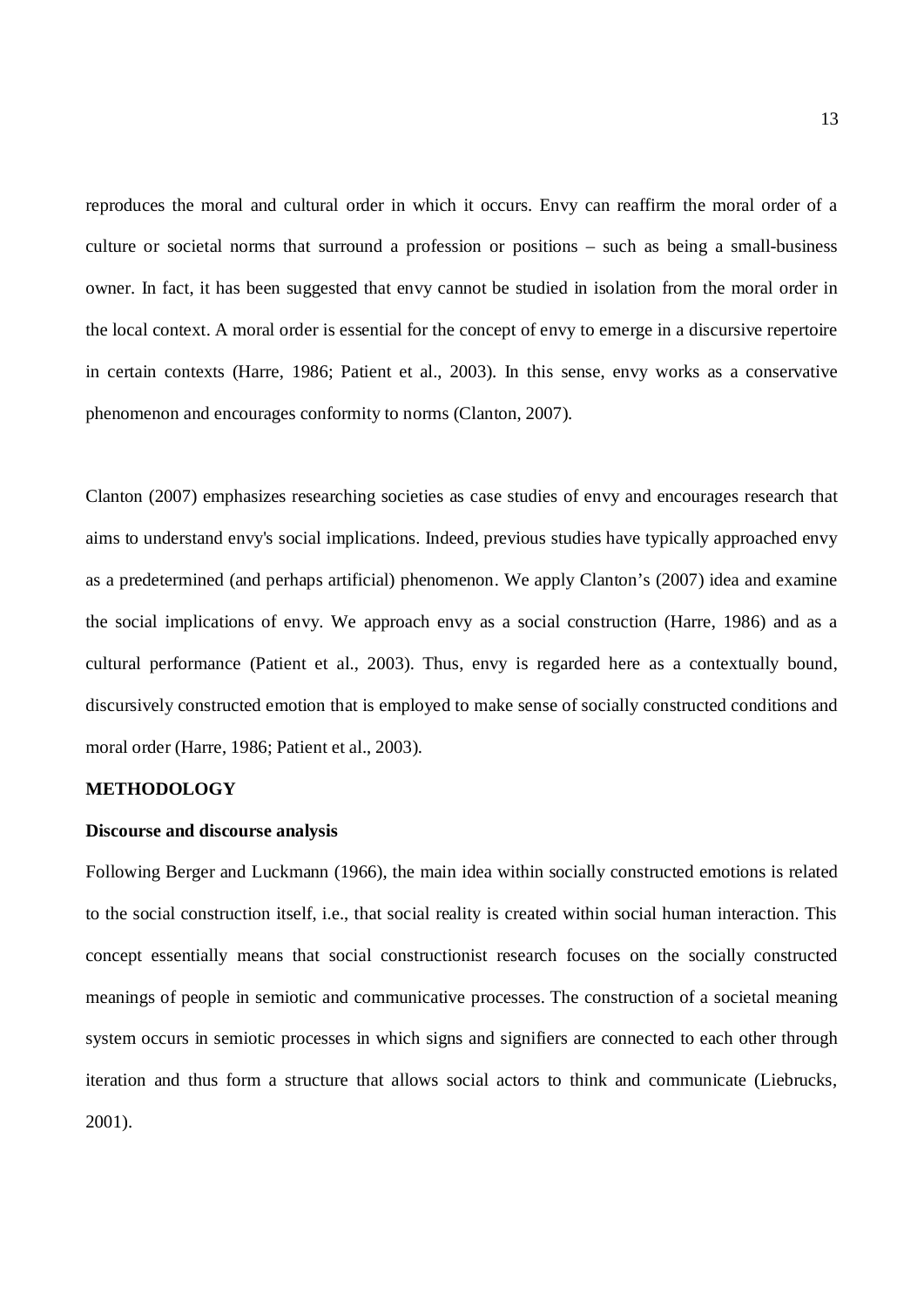Discourse analysis is an approach for studying various forms of human communication, such as textual, conversational and other types of language. For example, it examines how our social world is discursively constructed, maintained or unraveled. The term *discourse* refers to the capacity of meaning-making resources to constitute social reality, forms of knowledge and identity within specific social contexts and power relations (Hall, 1997, p. 220). For many, the interest in discourse goes beyond language in use (Jaworski and Coupland, 1999, p. 3) to "language use relative to social, political and cultural formations […] language reflecting social order but also language shaping social order, and shaping individuals' interaction with society." Thus, discourse analysis is not merely an analytical method but contains theoretically and methodologically informed assumptions and propositions about how we might know about and study the social world (Wodak, 2001).

Our focus is on an interpretative approach to discourse analysis (Phillips and Hardy, 2002), which means that we approach language use as a sensemaking and sense-giving practice that concerns the social world and the stakeholder relations that are apparent within it. Thus, our approach begins with how language represents and signifies social reality. By sensemaking, we mean that reality is an ongoing accomplishment that emerges from efforts to create order and retrospectively make sense of what has occurred or is occurring (Weick, 1995, p. 635). Sensemaking processes are bounded by the discursive repertoire of the context in which actors operate. The interest of discourse analysis is then in studying how this is undertaken and what type of social reality actors maintain and produce. We present our data below.

## **Description of the empirical data and data analysis**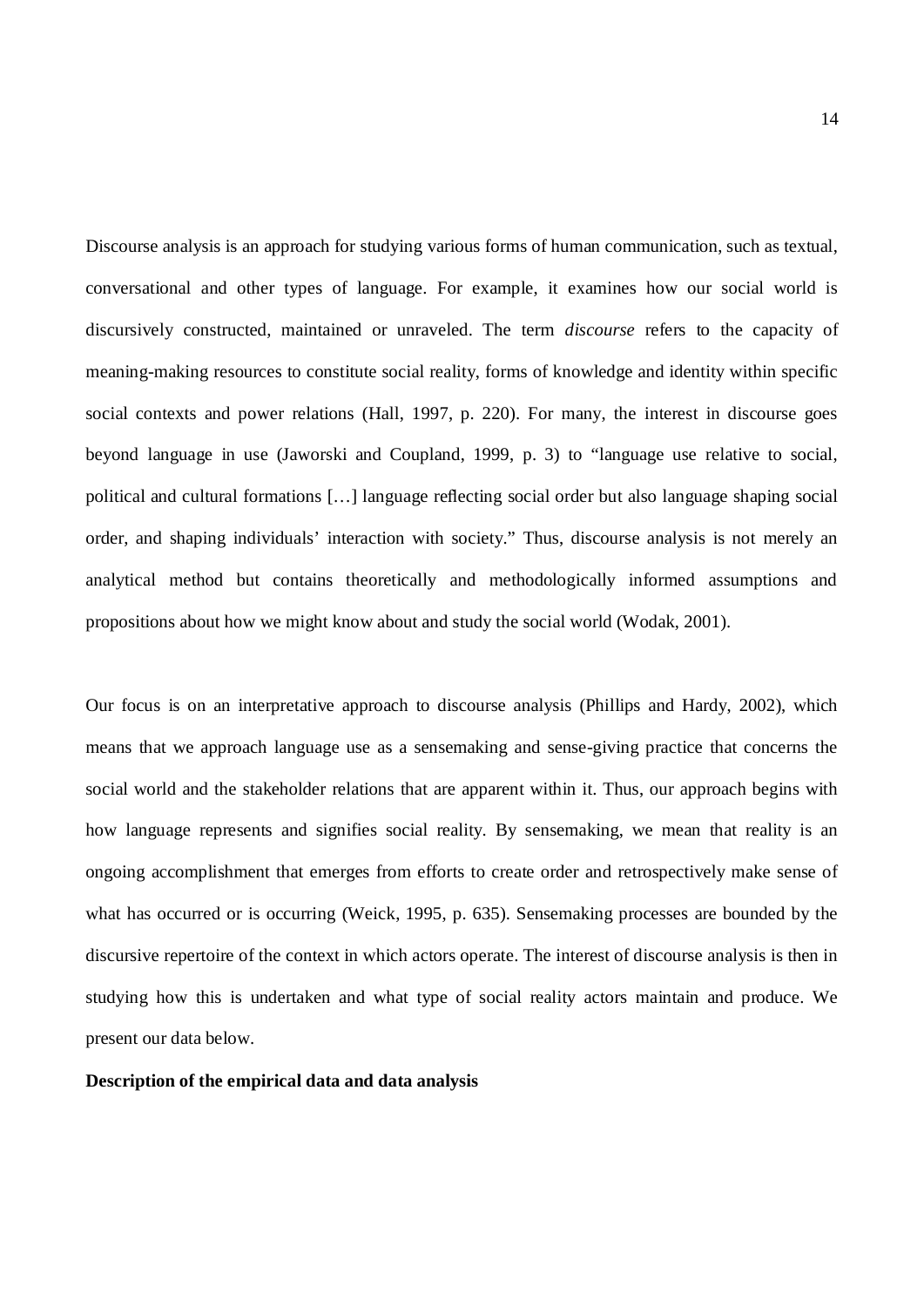The empirical data in this study consist of face-to-face interviews with Finnish small-business ownermanagers. In this study, a small business is defined as an independently owned and operated firm (Peterson et al., 1986) with fewer than 50 employees and an annual turnover of ten million euros or less (European Commission, 2003). The identification of the interviewees was based on a purposeful sampling method that ensured that the empirical data were manageable, informative and thorough (Miles and Huberman, 1994; Patton, 2002). The main criterion used to delimit the potential number of small businesses was the line of business. Accordingly, the interviewees represent mainly foodprocessing businesses and knowledge-intensive business-service providers. These two lines of businesses were chosen because they represent two distinctly different types of industries, i.e., this pairing contrasts product versus service, traditional versus non-traditional and more location-bound versus less location-bound. Within these broad parameters, the selected businesses were randomly chosen from public business registers. The intention was to obtain data that were varied enough to understand the process of sensemaking of small business owner-managers and to capture the equivocality in their relationships with their stakeholders with a manageable number of informants. As Miles and Huberman (1994, p. 29) have stated, to obtain the construct, we must see different instances of it, at different moments, in different places and with different people. Thus, the selection of businesses surveyed was driven by a desire to increase the credibility of the empirical data rather than to foster representativeness (Patton, 2002, pp. 240-241).

A total of 33 owner-managers were interviewed. The majority of the businesses (23) operated in rural areas (see Malinen et al., 2006), one business was located in a regional capital and nine were located in the Helsinki Metropolitan Area. The businesses were fairly small in terms of the number of employees; at the time of the interviews, they employed an average of 11 people (including the owner-manager).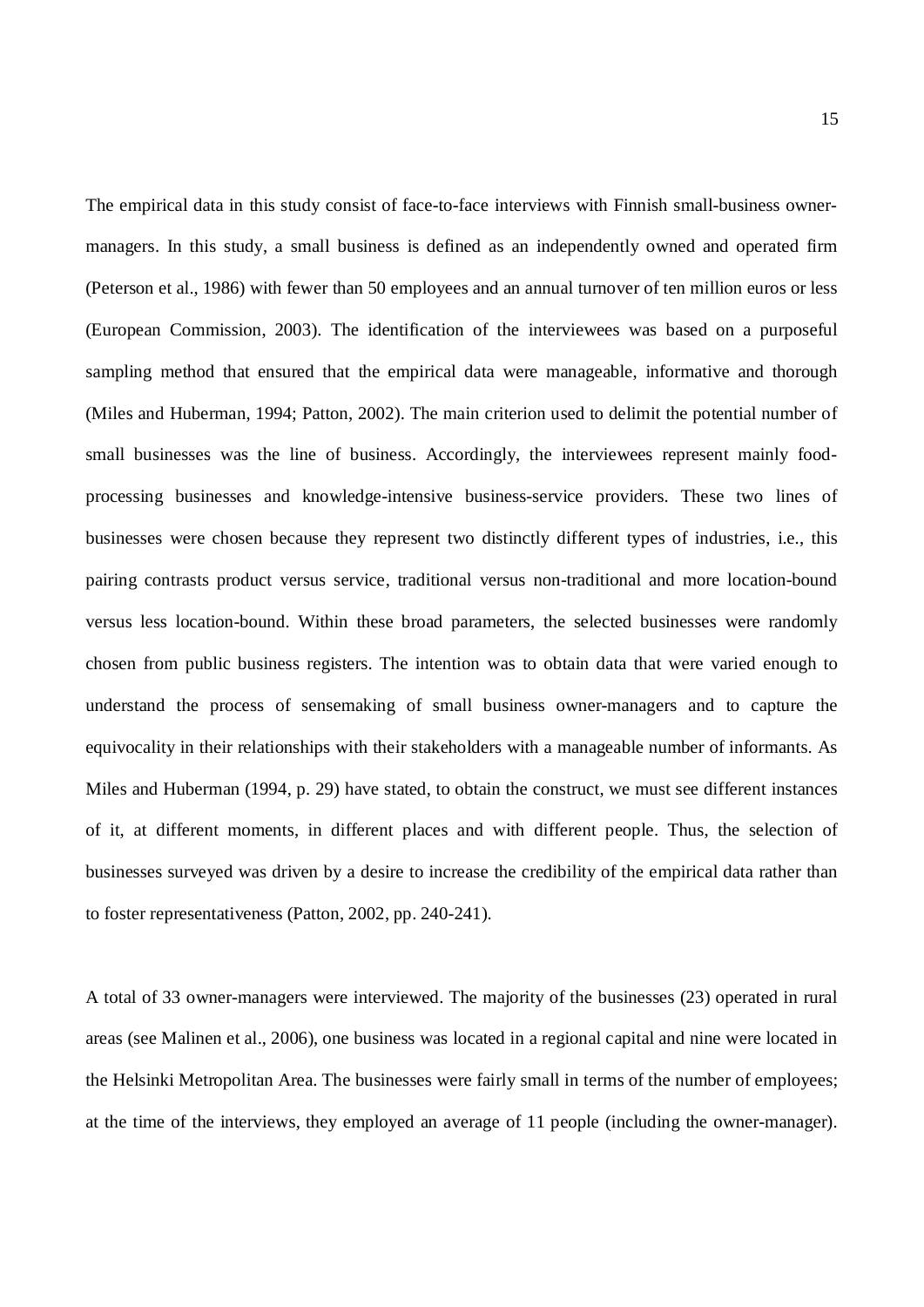The largest businesses in this study employed 30 people; in the three smallest firms, the ownermanager worked as a sole trader. The businesses were mostly well established, with an average age of 15 years. Two were less than five years old, six had operated for between five and ten years, and the remaining companies ranged in age from 11 to 49 years (see Table 1).

INSERT Table 1. "The description of the

\_\_\_\_\_\_\_\_\_\_\_\_\_\_\_\_\_\_\_\_\_\_\_\_\_\_\_\_\_\_\_\_\_\_\_\_\_\_\_\_\_\_\_\_\_\_\_\_

interviewed businesses" about here

\_\_\_\_\_\_\_\_\_\_\_\_\_\_\_\_\_\_\_\_\_\_\_\_\_\_\_\_\_\_\_\_\_\_\_\_\_\_\_\_\_\_\_\_\_\_\_\_\_

All interviews were tape recorded and fully transcribed. The interviews varied in length from 45 to 150 minutes. The research interviews in this study were loosely structured, and the interviewers remained open to whatever the small business owner-managers wanted to talk about within the parameters of stakeholder relationships. During the interviews, wide-ranging and open-ended questions were used, relating to topics such as background information and the history of the business, the owner-managers' perceptions of the stakeholder relationships and the role of the business in the local community. However, as researchers, we did not ask anything about envy or about the malicious behavior of stakeholders.

Our approach to the phenomenon was data driven. This means that our first aim was to form a comprehensive picture about the issues owner-managers described in association with conducting business locally. We read and reread the interview transcripts several times to form a comprehensive picture of the data. We noticed that envy *as a word* sometimes emerged in the interviews as an important element in the descriptions that managers used when they spoke about the general attitude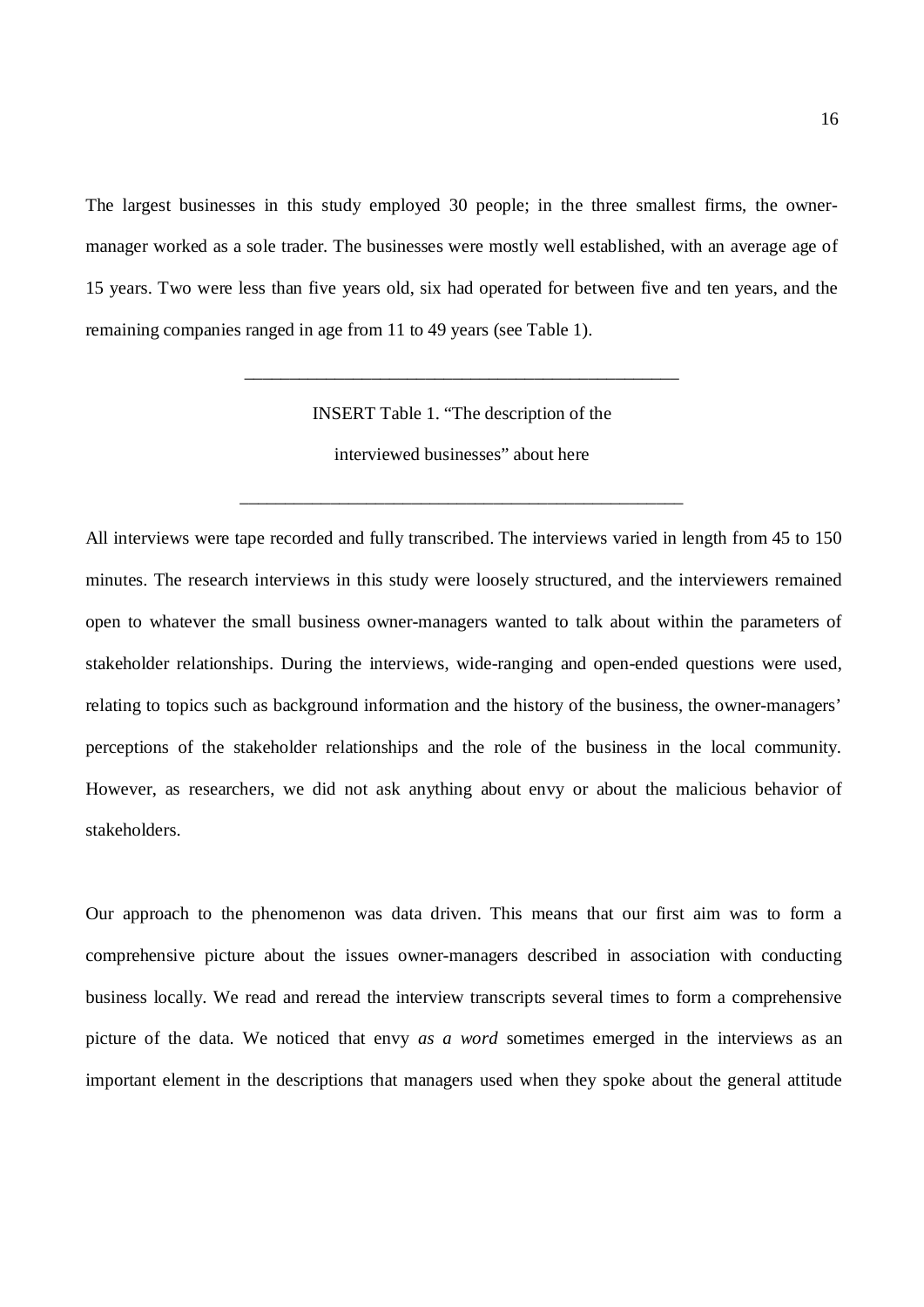toward entrepreneurs and small businesses, in particular. We then became interested in the phenomenon and paid closer attention to its emergence as a discursive element in the data.

We scrutinized the texts and began to organize them in relation to stakeholder relationships and envy. However, we did not detach the terms from their original context. After we had chosen particular narratives and examples – meaning that we deleted the segments that did not contain any dimensions or references to envy – we formed the following question for closer discursive analysis: What is the meaning of envy in the data? How is this meaning and its importance in stakeholder relations discursively produced? We noticed that envy emerged more as a malicious and conservative phenomenon than as a catalyst for progress. We then focused on what envy might be signaling when it was identified in the narratives and how that signaling was performed through discursive sensemaking practices.

We identified two different types of storylines regarding sensemaking of envy from the data: cautionary and moral tales (van Leeuwen, 2007). In these storylines, the protagonist of the narratives is an ownermanager. The storylines were constructed around different types of plots. A moral story concerns how owner-managers have avoided or could have avoided stakeholder envy. In cautionary tales, ownermanagers are actors who have engaged in deviant behavior and received sanctions from or on behalf of envious stakeholders as a result. To understand the different social conditions created in these storylines, we paid specific attention to what type of social reality was constructed and maintained by using envy as a discursive resource. We noticed that envy as a culturally informed discursive resource was applied in a two-fold manner – it was used to signal power relations between stakeholders and the owner-manager and to (re)construct the moral order. Envy thus emerged as a data-driven phenomenon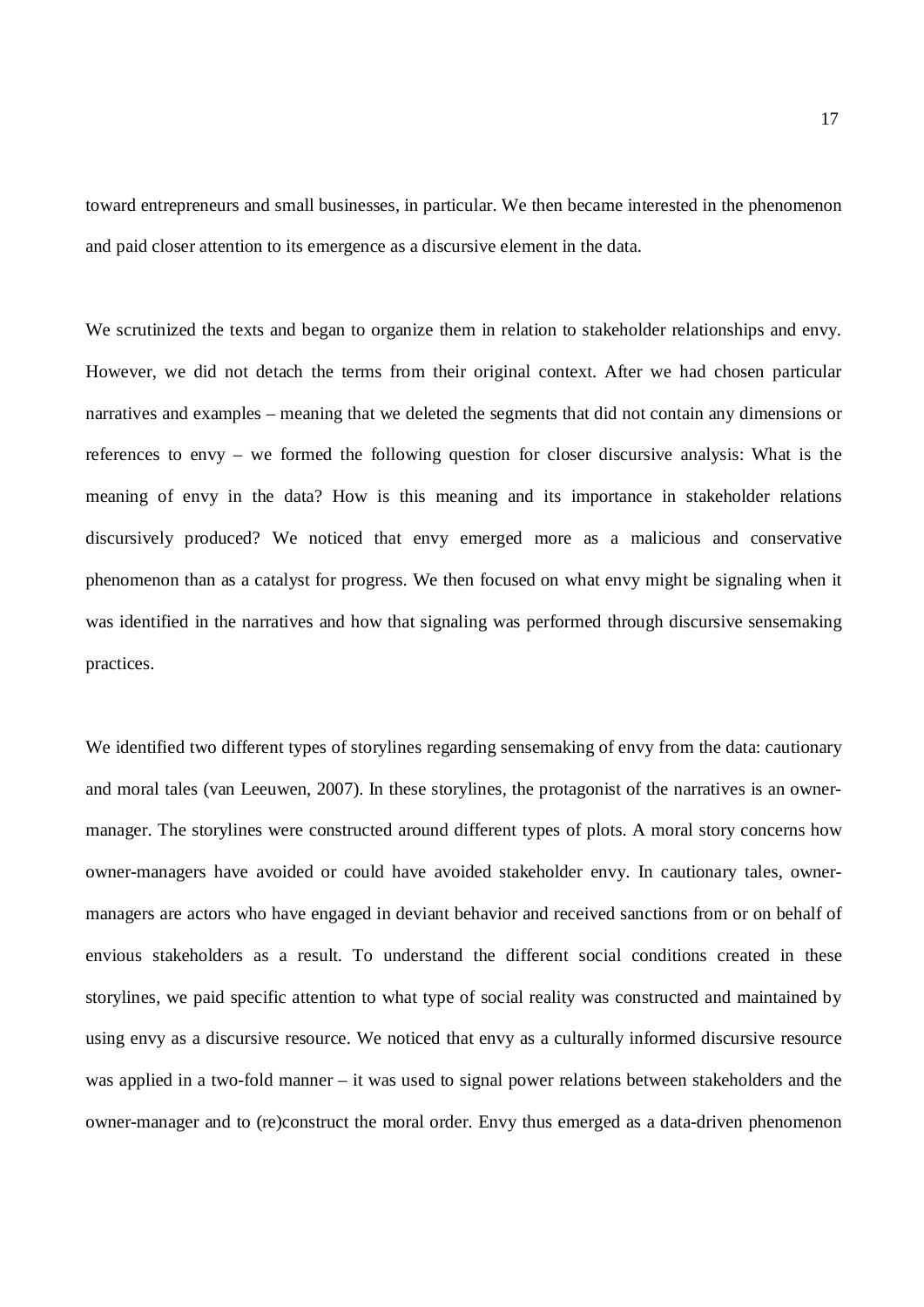that was used to describe the complexities in stakeholder relations. The analysis process thus became a constant iteration (Wodak, 2001) between the data and the theoretical framework to understand how these constructions were associated with the wider literature.

## **EMPIRICAL RESULTS**

In our empirical section, we present the importance assigned to envy in owner-managers' descriptions of stakeholder relations. In our analysis process, envy was primarily used to illustrate social control and the (re)construction of certain, often unfair, moral norms. We illustrate the discursive constructions of envy through two types of tales: moral and cautionary.

#### **Moral tales**

In moral tales, the owner-manager is 'rewarded' for following socially legitimate practices. Moral tales often involve economic sacrifices the protagonist must undergo; they typically result in happy endings. In our data, moral tales portrayed owner-managers as actors who are able to avoid stakeholder envy by regulating their own activities. Indeed, this need for self-regulative activity was the main discursive element in moral tales. Thus, the 'happy ending' is what occurs when one conforms to the social and moral norms; stakeholder envy does not emerge in the storyline.

In moral tales, envy emerges as a limiting condition in owner-managers' right to hold the ultimate power over decision-making. More specifically, owner-managers are portrayed as actors who should conform to stakeholder norms if they wish to avoid sanctions. An owner-manager should then regulate his or her behavior and restrict his or her visibility. Such activity would then mitigate the risk of social comparison and potential envy. Because of the proximate nature of stakeholder relationships, smallbusiness owner-managers represented themselves as actors forced to limit their visibility if they wished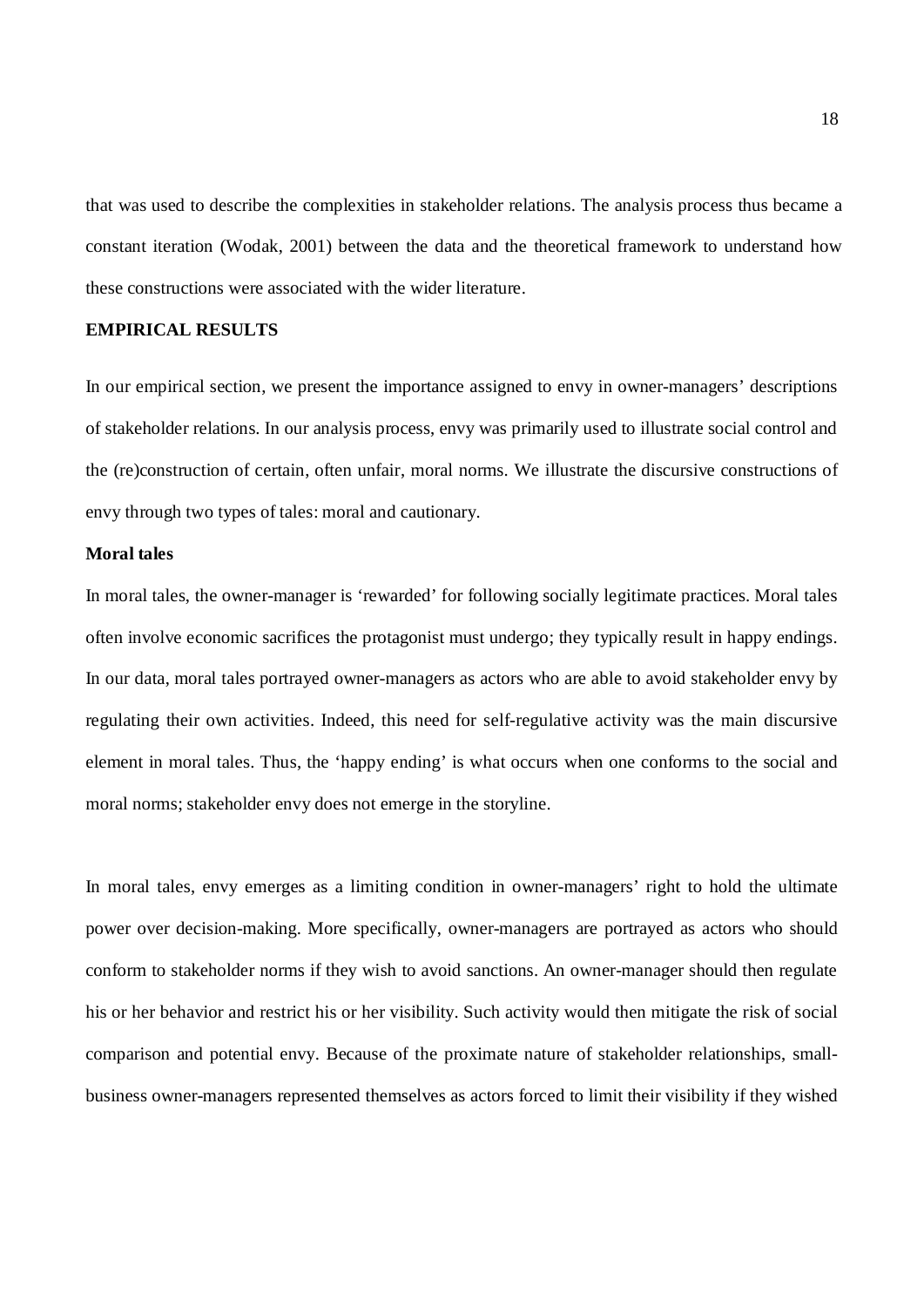to sustain business relationships. Visible status was associated with an increased likelihood of envy because visibility increases the likelihood of social comparison, and the other (in this case, the ownermanager) might be viewed as slightly superior. In the next example, envy is used to signify what type of activity is and is not acceptable for small business owner-managers.

> I think that [an entrepreneur] shouldn't go poking into societal affairs because then those groups will emerge, one group will say, "by the way, I'm not buying from that guy because of what he said about this and that issue" […] not in a small community, at any rate. I don't know about larger communities, it may be different there, but this is what is likely to happen in a small community.

In particular, owner-managers in small communities were portrayed as vulnerable when they had acquired too much status in the eyes of stakeholders and were susceptible to malicious envy when compared to those operating in large cities. In the next example, the owner-manager describes how business success might result in envy and give stakeholders a reason to exercise their power. The business must then be managed in a way that does not arouse envy.

> I reckon it would be more difficult to do business in the countryside. In the city, there are so many different firms operating here that one can really concentrate on minding one's own business, but in a small community, envy can easily occur. A firm can succeed, but if it were too successful, it would have to be put back into line... But it's possible to operate here, like, in a wide environment, quite anonymously, in a certain sense.

In the example above, the expression "would have to be put back into line" exemplifies the ownermanagerial interpretation of stakeholder power, i.e., stakeholders can regulate those actors who have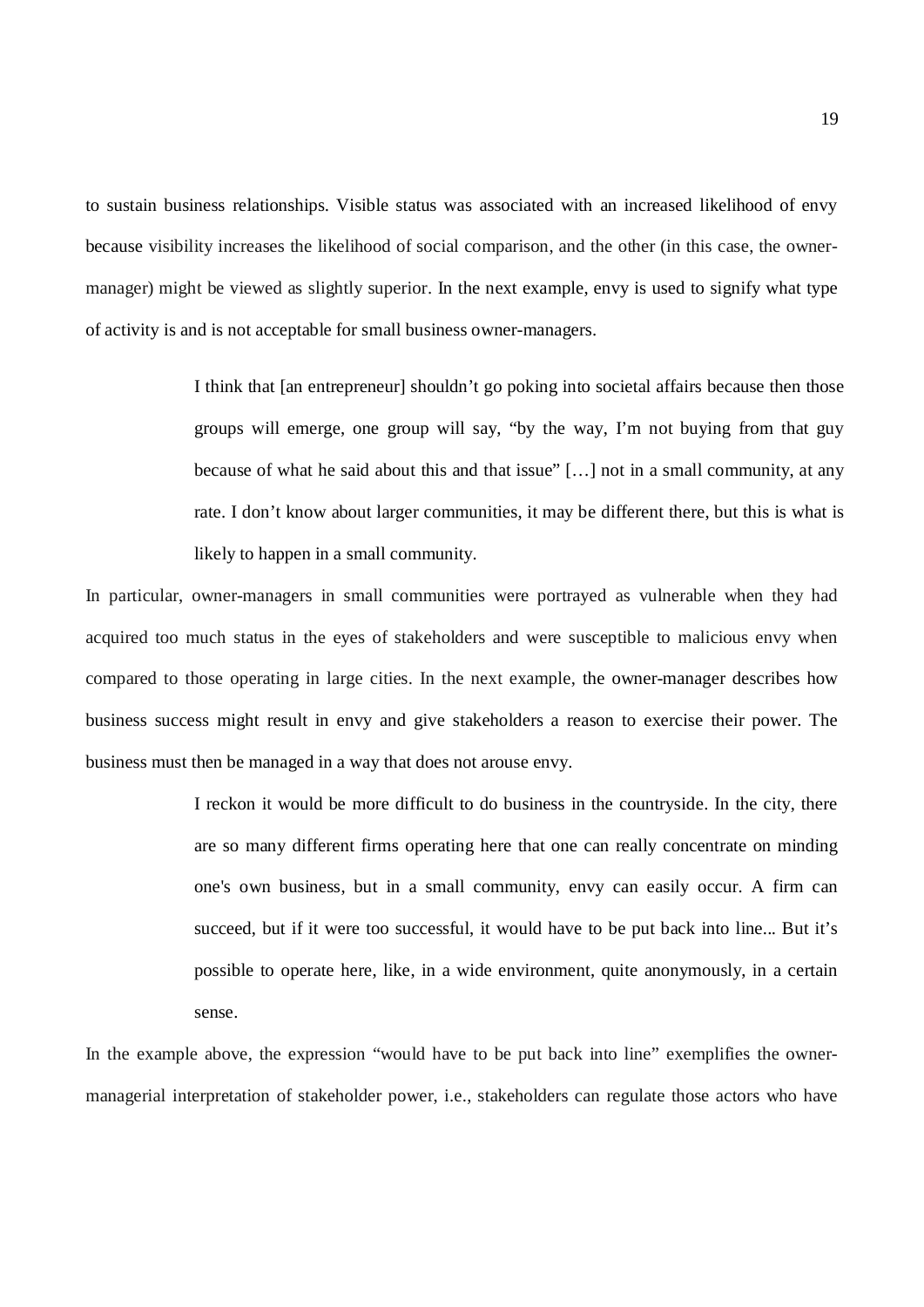gained too much visibility and status in the community. In addition, envy is associated with economic gain because such economic gain should not exceed a certain norm in a small community when one is compared to others; in small communities, the similarity among people is likely to be higher.

In the next example, the manager indicates that he would have to learn to manage his speech better because he was aware that he had incited envy because of the things he had said. Although entrepreneurship was raised as a potential way of enhancing social status, communication between owner-managers and their stakeholders should not highlight entrepreneurial success. Envy was thus something that owner-managers themselves could cause by bragging about their business. A manager unable to control communication might find his business adversely affected.

> Envy is typical of Finnish people; people are always trying to prevent others from succeeding. On the other hand, it may have something to do with my personality, as I'm so trusting in my social relationships and therefore discuss my business behavior rather openly.

In the example below, the owner-manager constructed a narrative in which the lack of "artifacts of success" – new cars in this case – is explained as a proactive measure to avoid envy. In other words, he claims to make economic sacrifices by shunning certain status symbols that are often associated with successful entrepreneurial activity. Old cars would symbolically represent that his business is not doing well enough to be envied. This activity then helps to maintain customer relations.

> But envy doesn't have any positive consequences, on the contrary. I know it. I have old cars, as you can see, and I know that an entrepreneur can't buy new cars. It will cause too much speculation. And then some customers abandon your business. It certainly has affected me.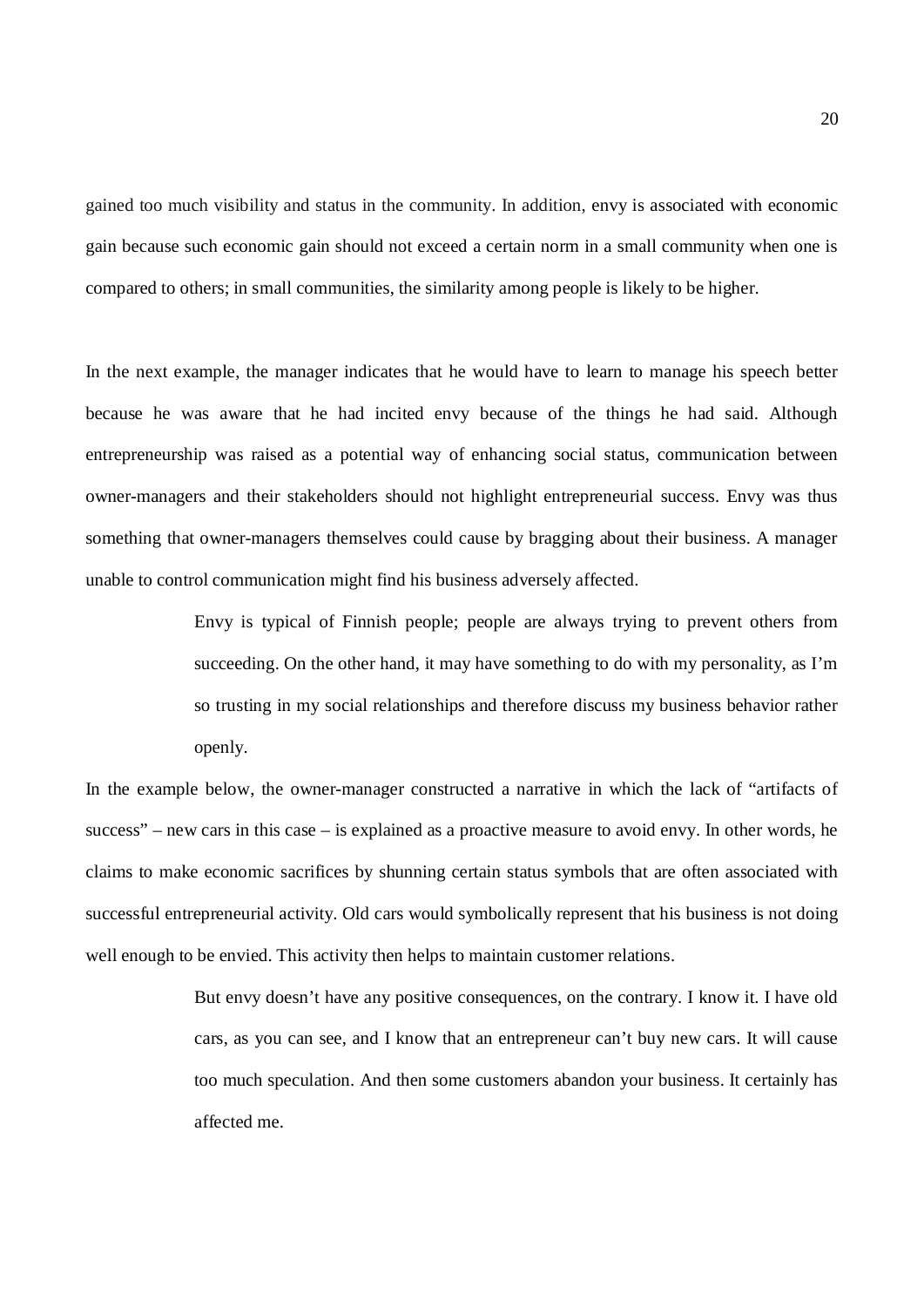In addition, the storyline can also be read from different perspective. Envy here also signifies a legitimate explanation for societal conditions. It can thus be used to explain why the owner-manager lacks objects that signal wealth. According to our reading, envy can also work as a socially constructed rationalization associated with face-saving and with maintaining self-esteem. Indeed, previous research has emphasized that gaining or enhancing status in the community can work as an entrepreneurial incentive (see Stanworth and Curran, 1973). The lack of such status symbols can then be explained by using external reasoning ("not because of me but because of them").

To conclude, moral tales work as calls for self-regulation and result in an ending to a story in which envy is avoided if one engages in self-regulative activity and conforms to the norms. Envy is thus used to illustrate the social norms according to which people should act; entrepreneurs should also be modest, and bragging about success can violate such norms. Thus, moral tales illustrate how envy does not arise without reason and that the owner-manager should thus avoid situations in which social comparison might have unfavorable consequences. More importantly, the tales illustrate how collectively upheld norms enforce stakeholders' claims regarding the appropriate way of managing a small business.

#### **Cautionary tales**

Cautionary tales describe protagonists that engage in socially deviant behavior that results in an unhappy ending (van Leeuwen, 2007). Cautionary tales refer to storylines in which an owner-manager, either someone else or the narrator, has been sanctioned because of stakeholder envy. The stories indicate how the owner-manager has engaged in an activity that has been regarded as deviant from the norms. In our data, such deviant behavior referred to the acquisition of certain artifacts of success (such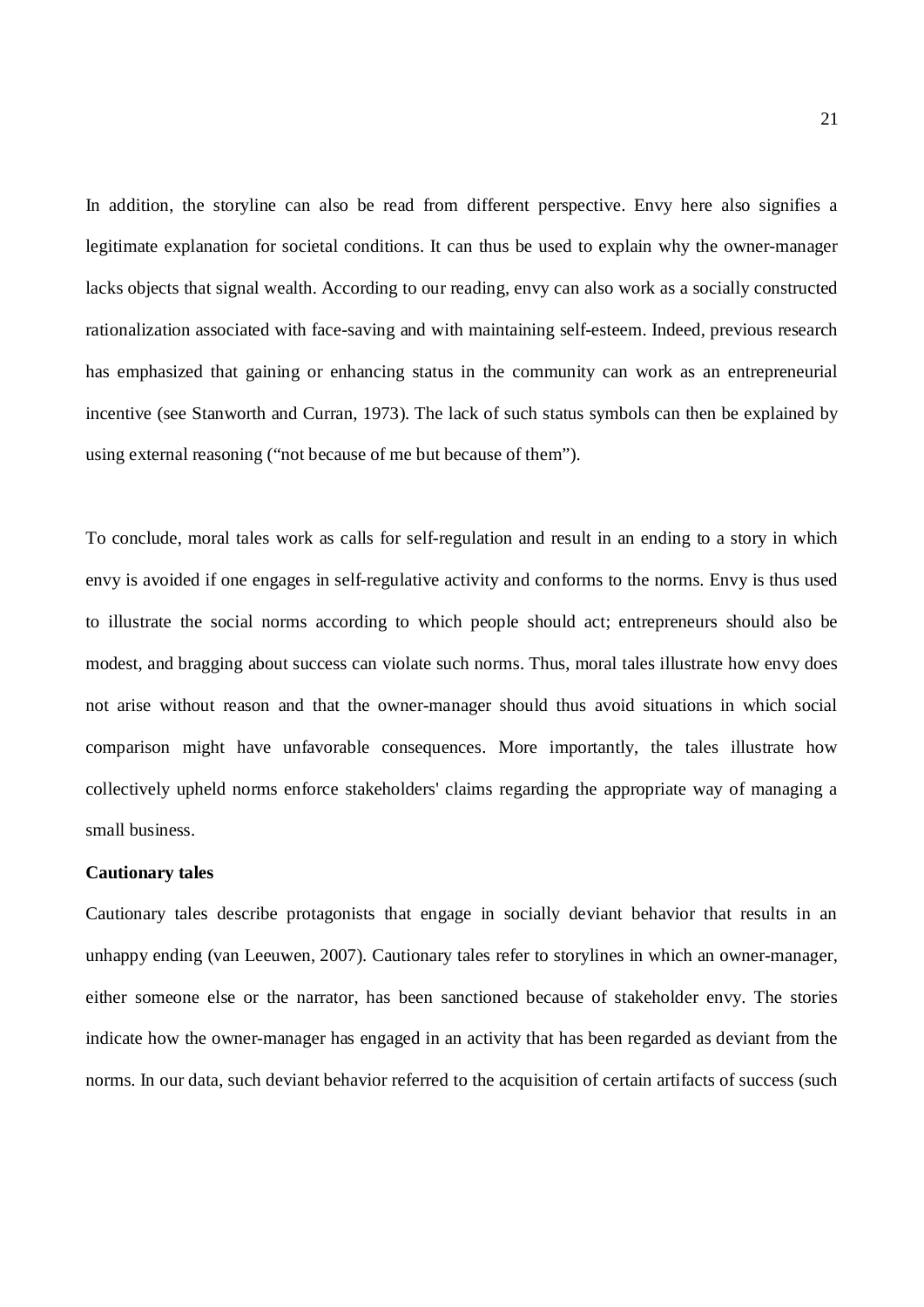as motorbikes or cars) or different ways of conducting one's business (e.g., selling or producing nonmainstream products).

Cautionary tales elicit the limits of owner-managers' personal autonomy. Whereas moral tales illustrate how autonomy can be maintained to a certain extent if one engages in self-regulatory acts, cautionary tales illustrate how owner-managerial autonomy and personal life may be endangered by deviance. Thus, business decisions that evoke envy among stakeholders have the potential to endanger the social life and status of the owner-manager. In the example below, the owner-manager relates that a colleague encountered malicious envy from stakeholders despite having a long and established relationship with the community.

> [...] but it's just the way that the rest of the society sees us small entrepreneurs. I think that local people have a lot to learn, in a positive way, so that they would stop being envious of nothing. I have a good example of what happened here in the neighborhood. A small family business that has been here 15 years had a large renovation recently. I suppose that everything was quite all right until the owner bought a motorcycle last spring, just to find a way to relax, you know. And I know that it was a huge monetary investment for him, and it was actually a used bike but, gosh, the amount of envy it caused. I think that this was far too unreasonable a reaction from the locals.

Cautionary tales depict stakeholders as a group who are able to diminish owner-managers' personal wellbeing by prohibiting their legitimate right to enjoy the economic success of their businesses. Envy is thus a discursive resource that sanctions behavior that breaks the cultural norm. For example, artifacts related to ownership were the most common discursive element used to illustrate envy in cautionary tales. As the previous and next example both illustrate, cautionary tales present the fragile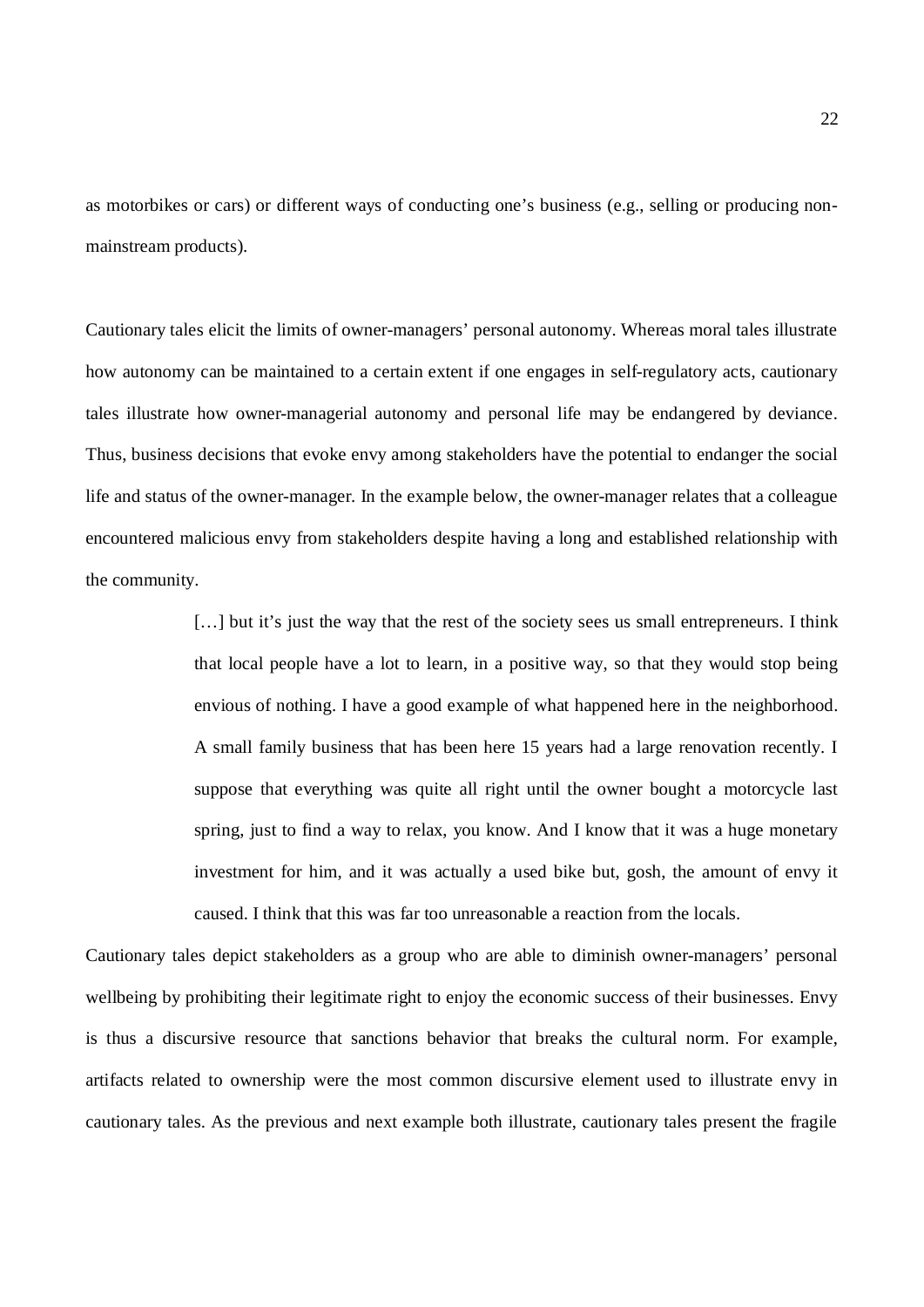nature of stakeholder relations; because of a deviant act, long-term relationships may end suddenly. The power balance is constructed as distorted in the relationship as a result of owner-managers' deviant actions. The following extract illustrates envy in relation to objects that might signal to stakeholders that the business is doing too well.

> This car here, it's the third one I have bought while doing business here. And after I bought this one, this one customer – my neighbor actually – who used to come regularly to buy ten kilos of meat, did not come for six months after I bought this car.

Experiences of unfairness are the most prominent feature of cautionary tales. A narrative construction related to artifacts and envy also characterizes the next excerpt. According to the owner-manager, envy arises as a result of owner-managers' personal possessions. More importantly, the story shows how envy and social comparison go hand in hand. The owner-manager perceives envy as an unfair phenomenon: owner-managers are depicted as more susceptible to evaluation and comparison than non-entrepreneurs. In this cautionary tale, the anti-hero is the department store manager; however, the owner-manager must suffer the sanctions. Whereas the owner-manager perceives himself as an *illegitimate target of envy*, he simultaneously perceives the department store manager as a *legitimate target.* Thus, this discursive construction enforces the idea that envy should be directed toward those who might be slightly superior as a result of social comparison.

> This manager of a (big) department store, he has a Harley Davidson… its five or six times more expensive than my bike, but no one pays attention to it… that he has a bike like that. It is really starting to bug me but when you know it, it's just reality. It's just the way things are.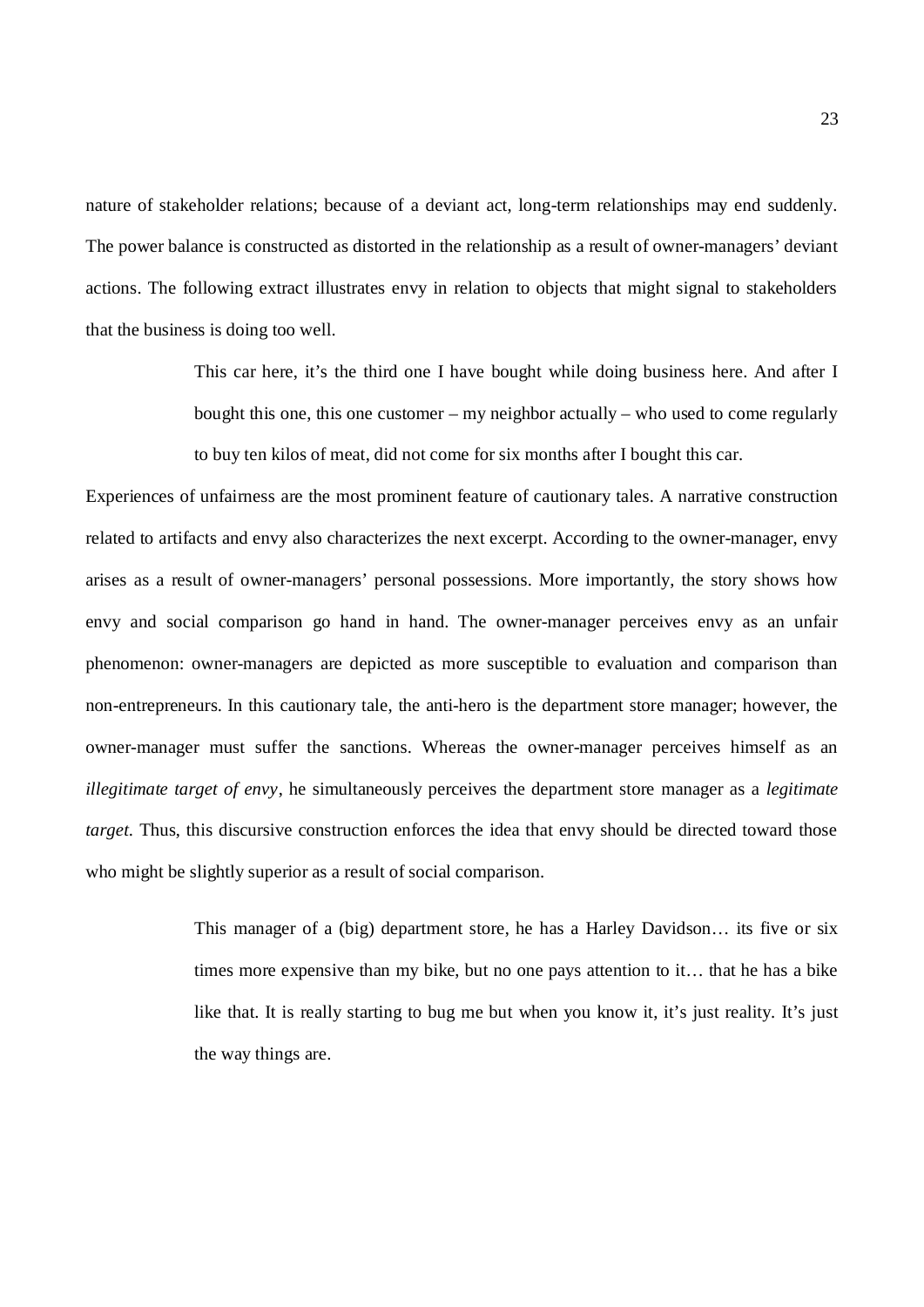In the following interview excerpt, an owner-manager explains that the business has not succeeded as expected primarily because of stakeholder envy. In this manner, the main responsibility for the success of a business is handed over to the stakeholders. Envy is then constructed to result in social undermining, i.e., actions are undertaken that aim to diminish owner-managers' ability to establish or maintain business success (Duffy et al., 2012). Similar to certain aspects of moral tales, this excerpt also shows that envy is a cultural construction that is used to define social situations; envy is a socially acceptable excuse.

> Well, you know, the local behavioral pattern is that, if there is a local business, no one buys its products, and they'd rather go somewhere else, it's this basic type of envy, it exists once in a while, you know, that products made somewhere else are, like, fancier and better.

Envy was often represented as a malicious phenomenon in which stakeholders were understood to be willing to go out of their way to complicate the operations of a small business. Below, envy is used to show how stakeholders can complicate the life of owner-managers and how this might be because someone is focusing on a different type of farming (cumin) than other farmers in the country. What this narrative also implies is that envy is used to signify the lack of autonomy and the existence of social control; that is, a manager cannot decide when and who can interfere with the business.

> For example, we have faced envy here. We have been farming cumin, and last year someone had arranged for inspectors to come, and… so, some sort of envy exists, but not necessarily on behalf of the people in this village. It can come from other directions, too.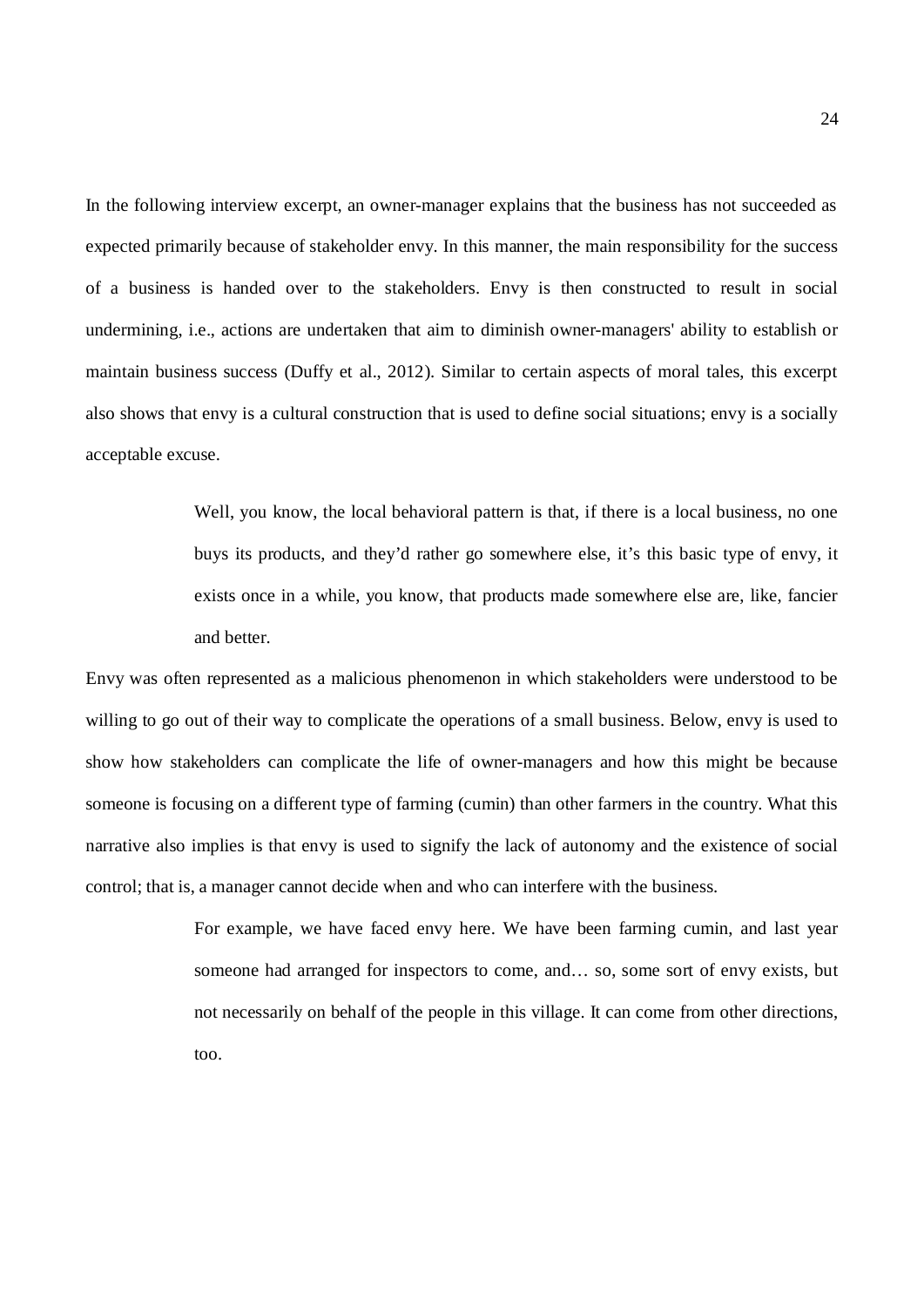To conclude, cautionary tales depict owner-managers as actors who have faced social sanctions as a result of stakeholder envy. Envy thus (re)produces certain moral and cultural norms regarding acceptable behavior and the objects that a person such as small-business owner-manager can possess.

#### **DISCUSSION**

#### **The significance of envy for stakeholder salience**

We now discuss the significance of envy as a social and cultural discursive performance (Patient et al., 2003) as it relates to stakeholder salience in the small-business context. Indeed, the significance of socially constructed emotions has been completely ignored in the stakeholder salience literature. Our discursive analysis has revealed that socially constructed emotions play a crucial role in how ownermanagers make sense of and understand their stakeholder relations.

Our empirical analysis presented two types of storylines used to signify envy in stakeholder relations. Moral tales presented owner-managers as self-regulating actors who avoided deviant behavior that might result in social comparison and envy. However, owner-managers had to limit their visibility to avoid showing off or appearing to be too successful. As a result, they were able to maintain a certain amount of personal autonomy, which resulted in a "happy ending." Moral tales thus show how envy is used to preserve certain aspects of social order, primarily through its contribution to social control (Clanton, 2007). Cautionary tales first constructed that a deviant activity had occurred that had resulted in social sanctions because of stakeholder envy. The storylines illustrated the paradox that, although businesses are expected to succeed, too much or too visible economic success may arouse envy and lead to social sanctions. This concept was used to explain that owner-managers of small businesses should not earn or be given significantly more economic or social benefit than other stakeholders. In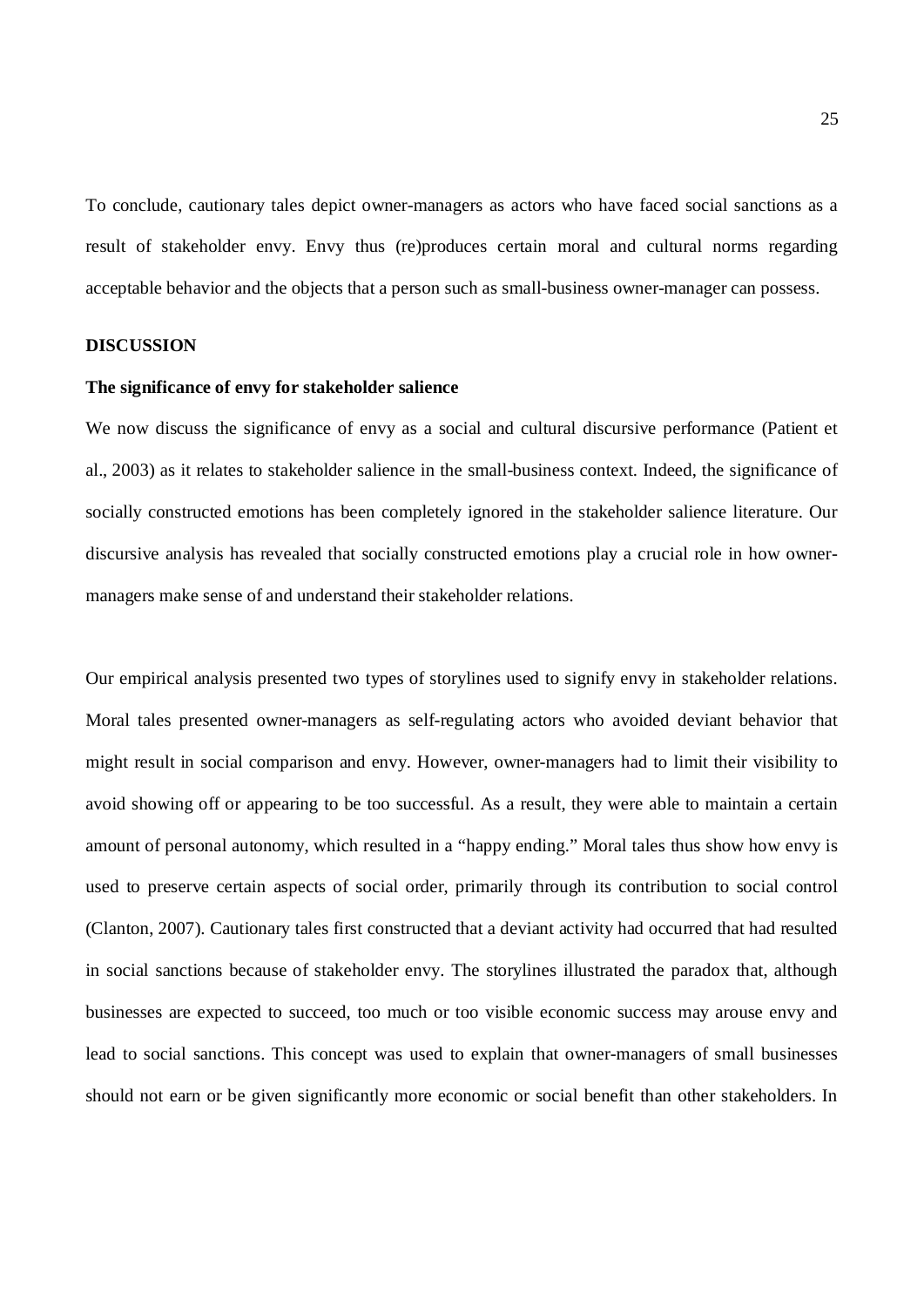other words, businesses with too much economic or social success can be excluded from economic and social interaction.

In the existing literature, the stakeholder salience process is described as a rather rational and smooth process that begins with a managerial incentive and factual knowledge of the stakeholder. It is then assumed that managers recognize attributes of groups and make certain decisions on business activity based on those attributes (see Mitchell et al., 1997). The present study suggests that stakeholder attributes are learned of through reciprocal exchanges between the business and its various stakeholders. Those exchanges are neither context nor value free. Managers themselves are active participants who co-construct the power of stakeholders. More specifically, envy is attached to those stakeholders who are perceived as powerful, and managers themselves reinforce and reconstruct the power of the stakeholder in their narratives. We therefore propose that power is not merely an attribute of a stakeholder group (Mitchell et al., 1997) but is rather an element of the relationship. Power is then reinforced or unraveled by (re)constructions that acquire their significance from the context.

The discursive narrative constructions also emphasize the problems of managing stakeholder relations and recognizing the legitimate claims of stakeholders. Stakeholder envy was generally considered an illegitimate social and cultural construct. It was also used to signify why owner-managers should conform to stakeholder expectations. The cultural norms regarding one's visibility and possessions are actually socially constructed and maintained stakeholder claims; envy may be illegitimate if envy enforces a socially shared norm, and the storylines exemplified how it can be problematic for ownermanagers not to take the norm into account. Contextual references to envy thus illustrate how illegitimate claims may be something that one should accept because of cultural conditions and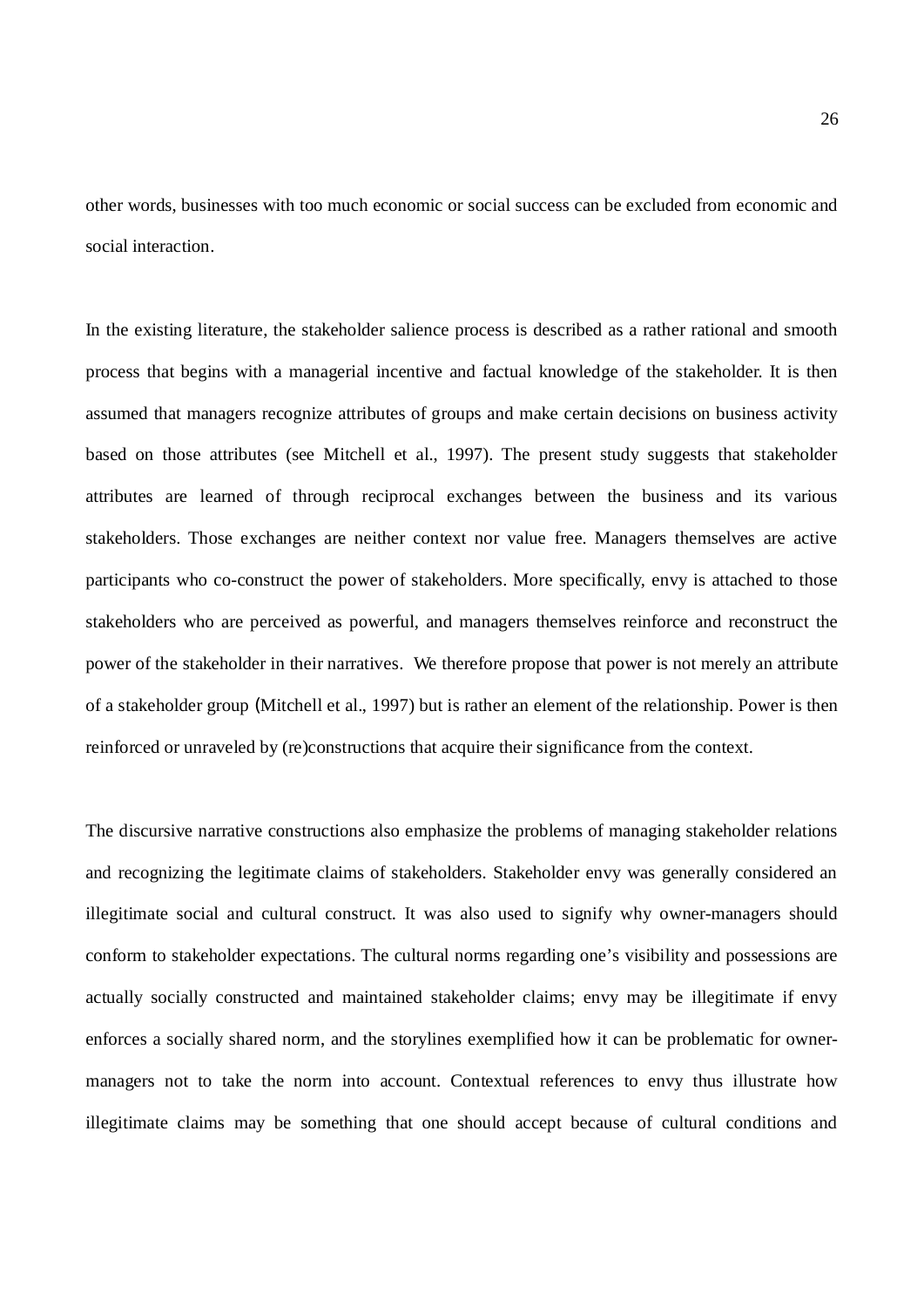proximate relationships. This concept has rarely been explored in the stakeholder literature. To diminish conflicts, it is often suggested that businesses should foster relationships with stakeholders to increase mutual trust, understanding, innovation and knowledge creation (e.g., Fisher et al., 2009; Graafland et al., 2003; Murillo and Lozano, 2006; Spence, 1999; Spence and Rutherfoord, 2001). Thus, it is suggested that proximity – a sense of closeness – is a positive phenomenon in business relations and one that businesses should strive to achieve. However, we propose that proximate relationships, which are often uncritically praised in the literature, can actually create conditions in which ownermanagers struggle with the recognition of legitimate claims and the power of stakeholders.

## **Conclusions**

This study contributes to the stakeholder salience literature by examining the significance of socially constructed emotion in the small-business context. Based on our research, we suggest that socially and culturally constructed emotions are significant to stakeholder salience processes, particularly with respect to the power of stakeholders and the legitimacy of claims. We suggest that this finding is an important contribution because little empirical research exists on salience processes in the smallbusiness context, and the mainstream stakeholder salience literature depicts managers almost exclusively as rational decision makers.

More broadly, the social construction of envy is closely tied to the cultural systems of rights and obligations in which it occurs (Gergen, 1999). From this perspective, emotions are not simply social constructs but are cultural statements regarding the morality of a situation (Sabini and Silver, 1986). Whereas envy is sometimes addressed in the entrepreneurship literature as a motivating and catalytic factor (e.g., de Pillis, 1998), it emerged here as a conservative phenomenon (Patient et al., 2003), which indicates that it was used to reinforce hierarchies and social orders. In our study, envy was also used to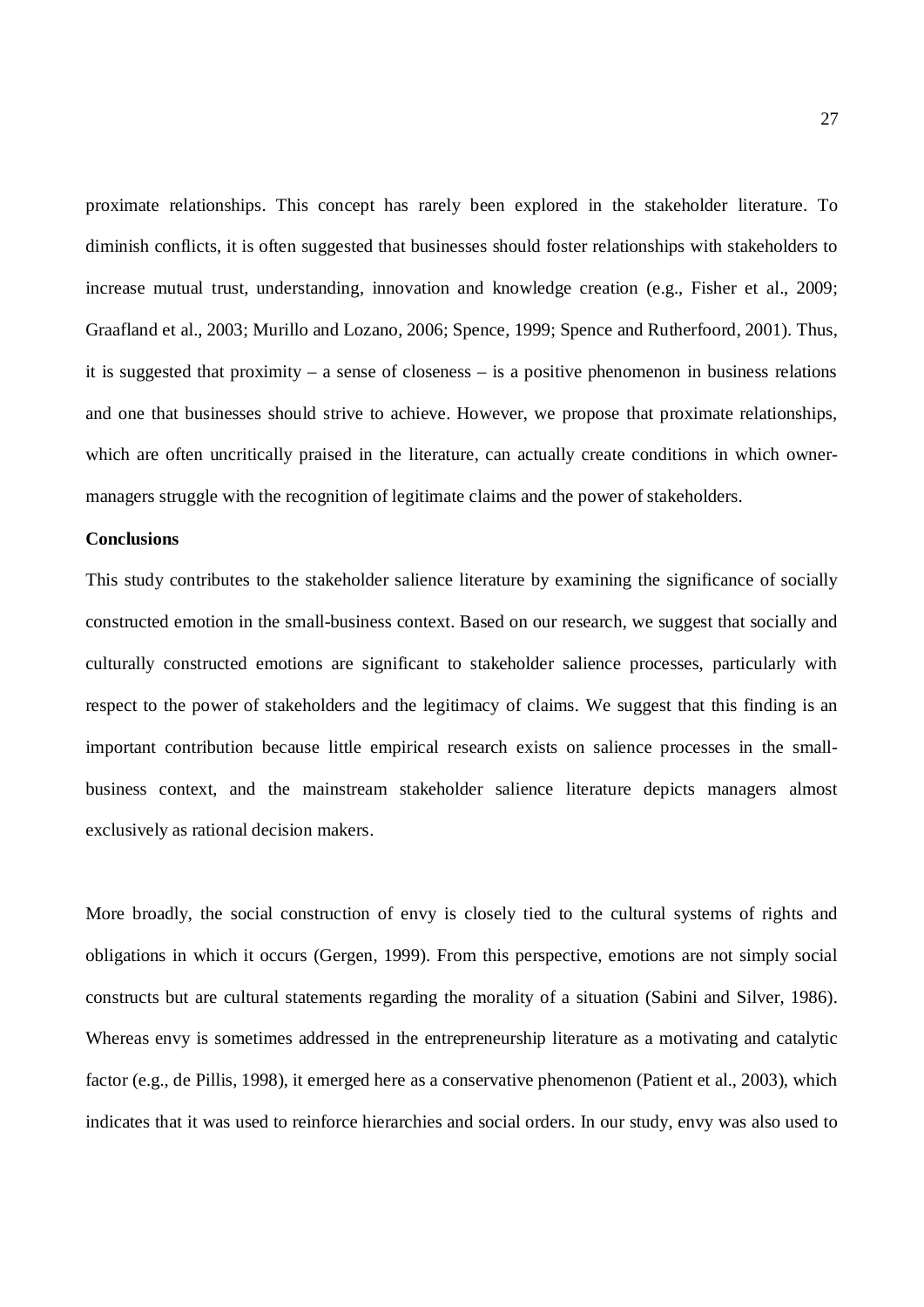explain failures and unsuccessful businesses and functioned as a legitimate strategy with which to save face in a scenario of limited business success. More specifically, owner-managers constructed their success as dependent on external forces that they were often unable to manage. The use of envy as a discursive resource exemplifies the complexity of relationships in managing a small business.

Restricting entrepreneurial autonomy was understood as a critical condition that stakeholder envy strives for. Envy in stakeholder relationships was thus constructed as a power play to determine who has the right to define what an actor can do or have. Previous studies on stakeholder relationships with small businesses have not clearly questioned the idea of power plays produced by means of proximate relations and negative emotions such as envy. Accordingly, our study demonstrates that an inherent part of stakeholder relationships with small businesses is a discursive struggle over decision-making power. As studies have shown that the potential for autonomy is one of the main reasons for becoming an entrepreneur, stakeholder envy is used to illustrate how this precondition of autonomy cannot be fully enjoyed. Quinn (1997, p. 120), for example, indicates that small-business owner-managers should be in a stronger position to bring their own ethical attitudes to bear on business decisions than managers in larger organizations, whose actions are mediated and constrained by systems imposed upon them and by established norms. Small businesses are then viewed as largely reflecting the personality, attitudes and values of their owner-managers. However, the emergence of envy as a discursive resource that exemplifies the social norms and controls may limit moral space and the possibilities for ethically aware agency. This potential exists because controlling discourses emphasize ethical compliance, ignore the autonomy of owner-managers and do not necessarily increase morality, as this discourse is not associated with moral community and moral development (Lähdesmäki and Siltaoja, 2010; Maguire, 1999).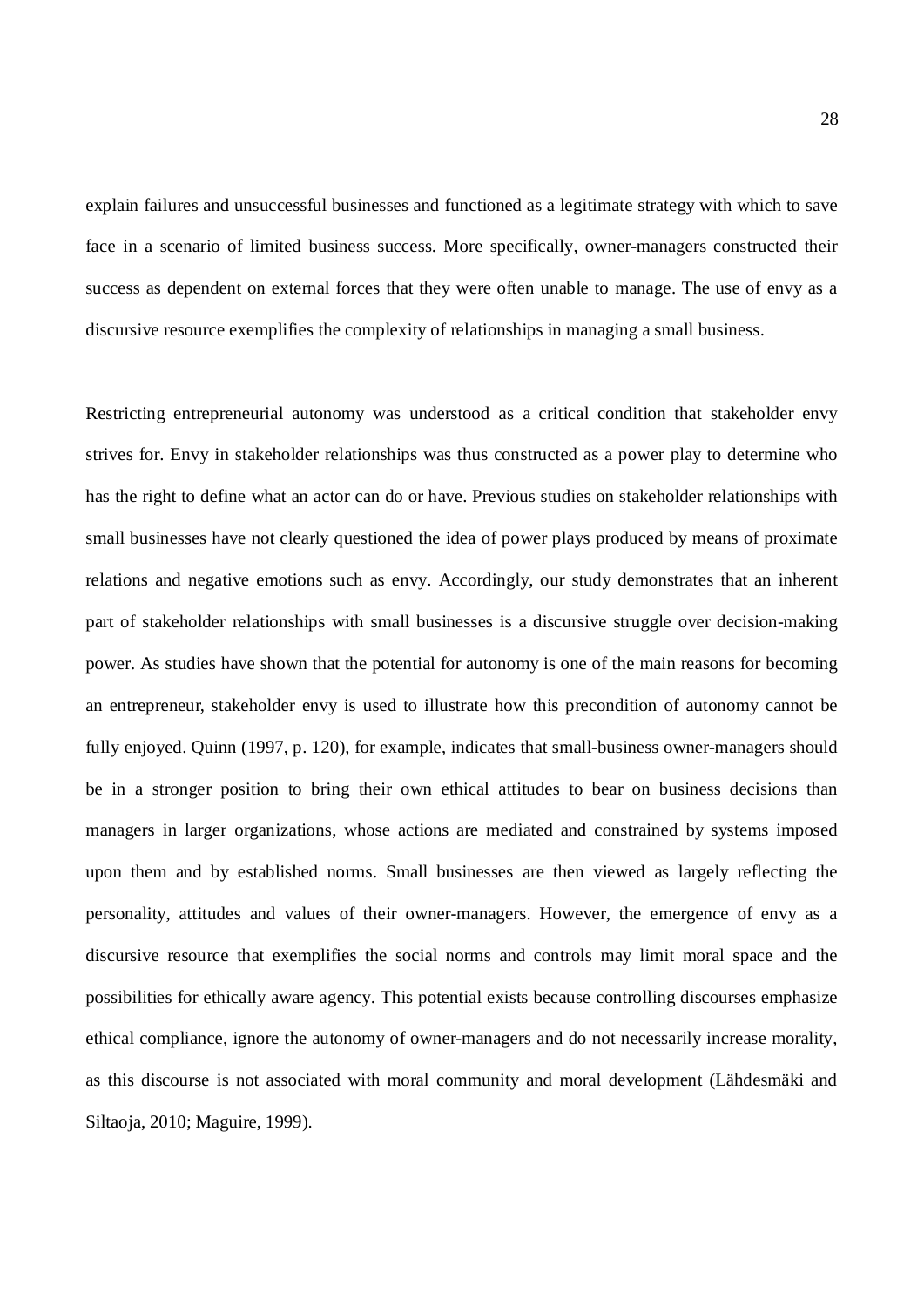Our practical suggestions are addressed to work in small-business development and managerial processes. We suggest that to successfully contribute to the economic success of small businesses, it is important to increase the knowledge concerning the challenges and risks related to small-business ownership and management. More specifically, the challenges of owning and managing a small firm are often understood simply in economic terms, but social aspects may create equal or even greater burdens for owner-managers of a small business. These aspects should then be taken into account when planning developmental projects that, for example, aim to increase small businesses in different locations. Our managerial implications concern the role of stakeholders in small businesses. This study has shown that powerful stakeholders may have claims that simply are not legitimate. This is not to say that stakeholders' claims should be ignored; they remain an essential part of a successfully managed business. However, with envy as a constraint on their business decisions, small-business ownermanagers transfer the main control of these decisions to their stakeholders instead of being responsible actors themselves. Small-business owner-managers could therefore adopt a more proactive and cooperative approach in relation to their stakeholders, which includes more active and reciprocal stakeholder communication.

This study inevitably has limitations, which may provide opportunities for future research. An important issue is the culturally bound setting of our data. Envy has a context-dependent significance, and other emotions can signify similar issues in other cultural contexts. Furthermore, we are aware that we could have examined our data from an explicitly critical perspective on a phenomenon that evidently signals power asymmetries. There are also limits to the methodological approach itself. We can say little of the actual impact envy, as such, would have on owner-manager behavior.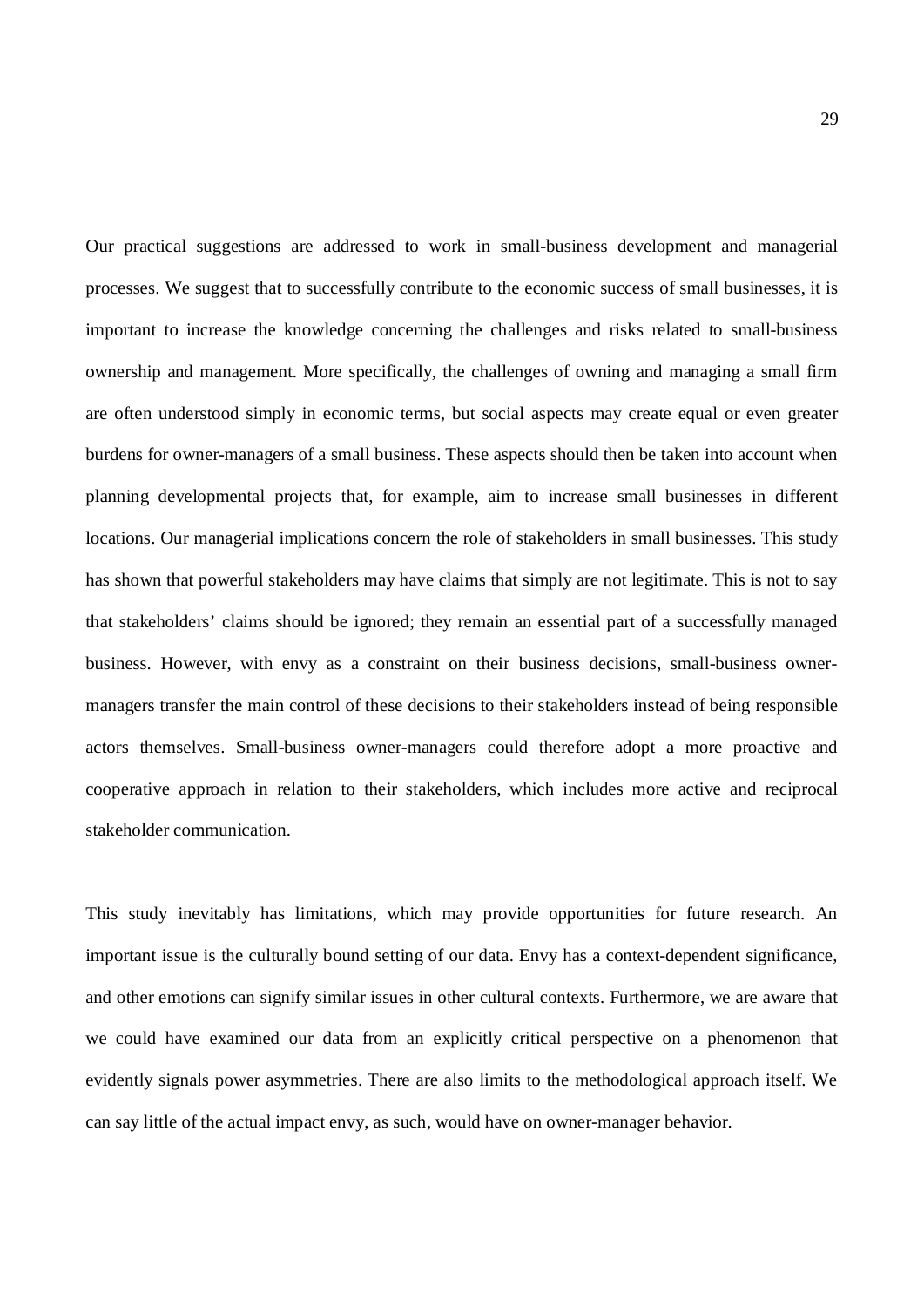We therefore suggest that our limitations incorporate a number of potential research directions for future studies. Research in the organizational context has often neglected the effect of envy, even though it has important implications for human behavior. The lack of research likely stems from the negative connotations attached to envy regarding its malicious nature. Envy is not a virtue in social interaction because it aims to diminish the achievements of another and does not contribute to the process of becoming a better person. However, we suggest that focusing on the 'less virtuous emotions' in business life provides a framework that leads toward a more comprehensive understanding of the complexity of business relationships. In our study, envy was also used to define socially accepted and virtuous traits of people in business life. For example, 'one should not brag about success' means that such behavior is not considered as a virtuous act and might lead to 'legitimate envy.' This is not to say that people must necessarily become envious but that envy is used in a normative sense to define how an actor ought or ought not to behave. Thus, negative emotions can be used to draw lines between virtuous and destructive behavior and traits. We therefore call for more critically oriented research that attempts to unravel the underlying features of negative emotions and how they are used to limit and define the scope of human activity in business life.

In addition, although we unveiled the issue of power relations, one could focus more on inequalities constructed through the use of discourse and examine the relations between social and discursive practice in more detail. Applying critical discourse analysis would be particularly useful for such purposes. Studies that adopt a different methodology might examine whether envy as a socially embedded emotion might conflict with the motives for becoming an entrepreneur. The establishment of one's own business has often been considered an important means to social advancement, and whether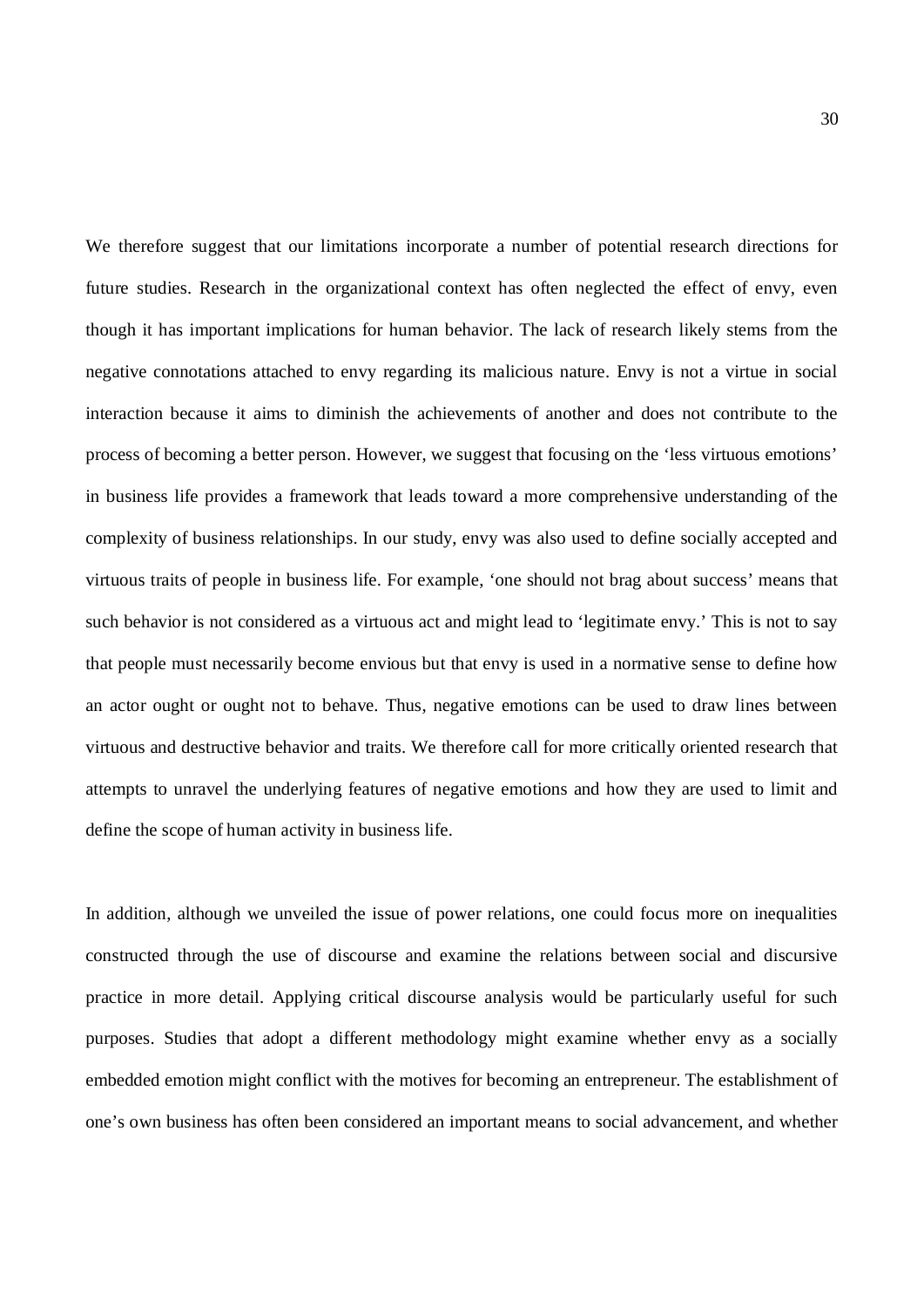emotions in various contexts conflict with this idea might be an important area of research. Furthermore, future studies could focus on the differences between socially constructed emotions in various cultures and contexts. Whether another emotion replaces envy in other cultures, i.e., what other emotions are used to signal power relations, might also be an important issue to elaborate.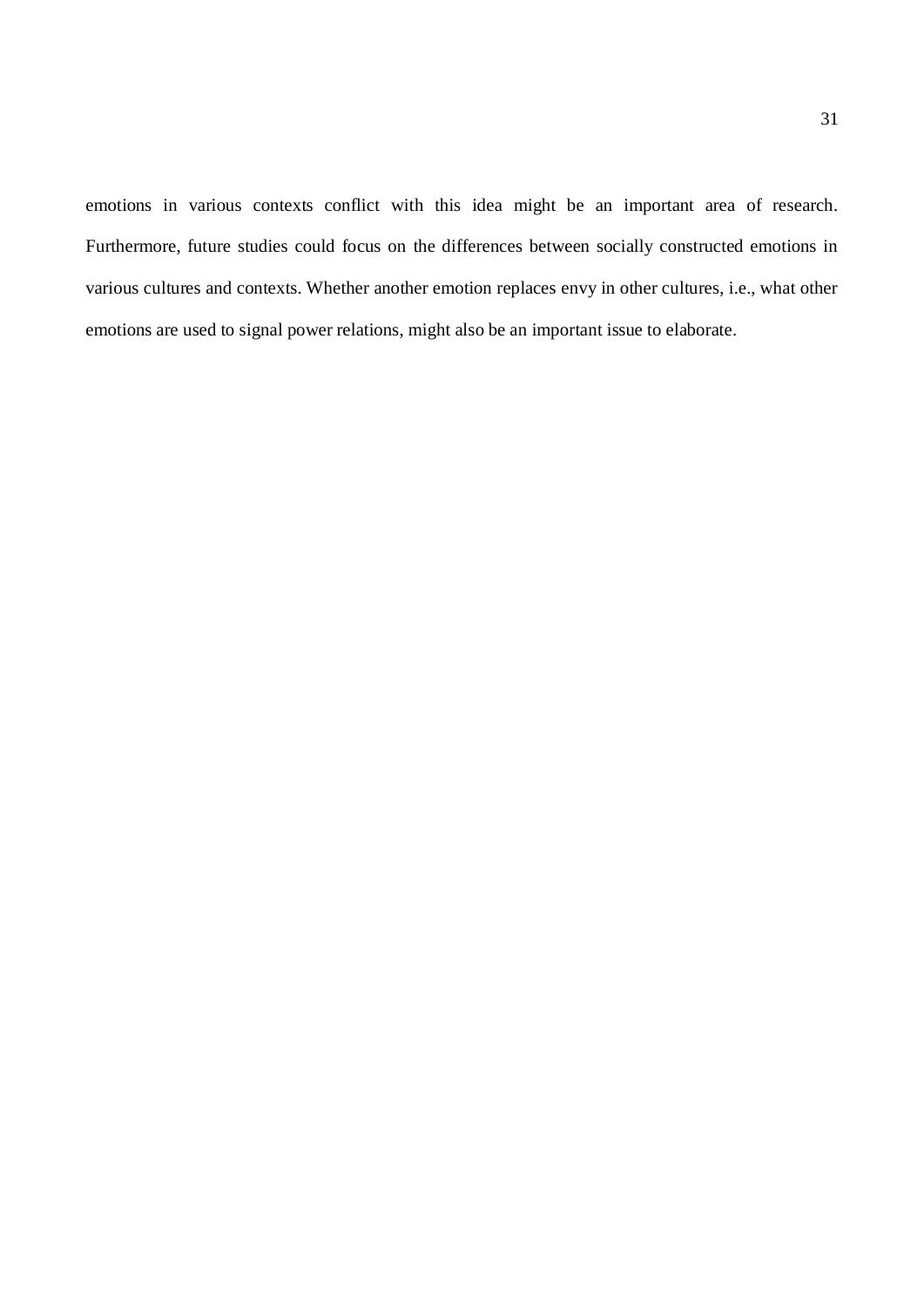## **References**

- Agle, B. R., Mitchell, R. K., and Sonnenfeld, J. A. (1999). Who matters to CEOs? An investigation of stakeholder attributes and salience, corporate performance and CEO values. Academy of Management Journal 42(5), 507-525.
- Bedeian, A. G. (1995). Workplace envy. Organizational Dynamics 23(4), 49-56.
- Ben-Ze'ev, A. (1992). Envy and inequality. The Journal of Philosophy 89(11), 551-581.
- Berger, P. and Luckmann, T. (1966). Social Construction of Knowledge: A Treatise on the Sociology of Knowledge. Doubleday, New York, NY.
- Bies, R. J., Tripp, T., & Kramer, R. 1997. At the breaking point: Cognitive and social dynamics of revenge in organizations. In J. Greenberg & R. Giacalone (eds.), Antisocial behavior in organizations, (pp. 18-36). Sage, Thousand Oaks, CA.
- Brown, D. J. and King, J. B. (1982). Small business ethics: Influences and perceptions. Journal of Small Business Management 20(1), 11-18.
- Bryson, J. M. (2003). What to do when stakeholders matter? Public Management Review 6(1), 21-53.
- Castka, P., Balzarova, M. A., Bamber, C. J., and Sharp, J. M. (2004). How can SMEs effectively implement the CSR agenda? A UK case study perspective. Corporate Social Responsibility and Environmental Management 11(3), 140-149.
- Clanton, G. (2007). Jealousy and envy. In J. E. Stets & J. H. Turner (eds.), Handbook of the Sociology of Emotions, (pp. 410-442). Springer, Berlin.
- Crawford, N. C. (2000). The passion of world politics: Propositions on emotion and emotional relationships. International Security 24(4), 116-156.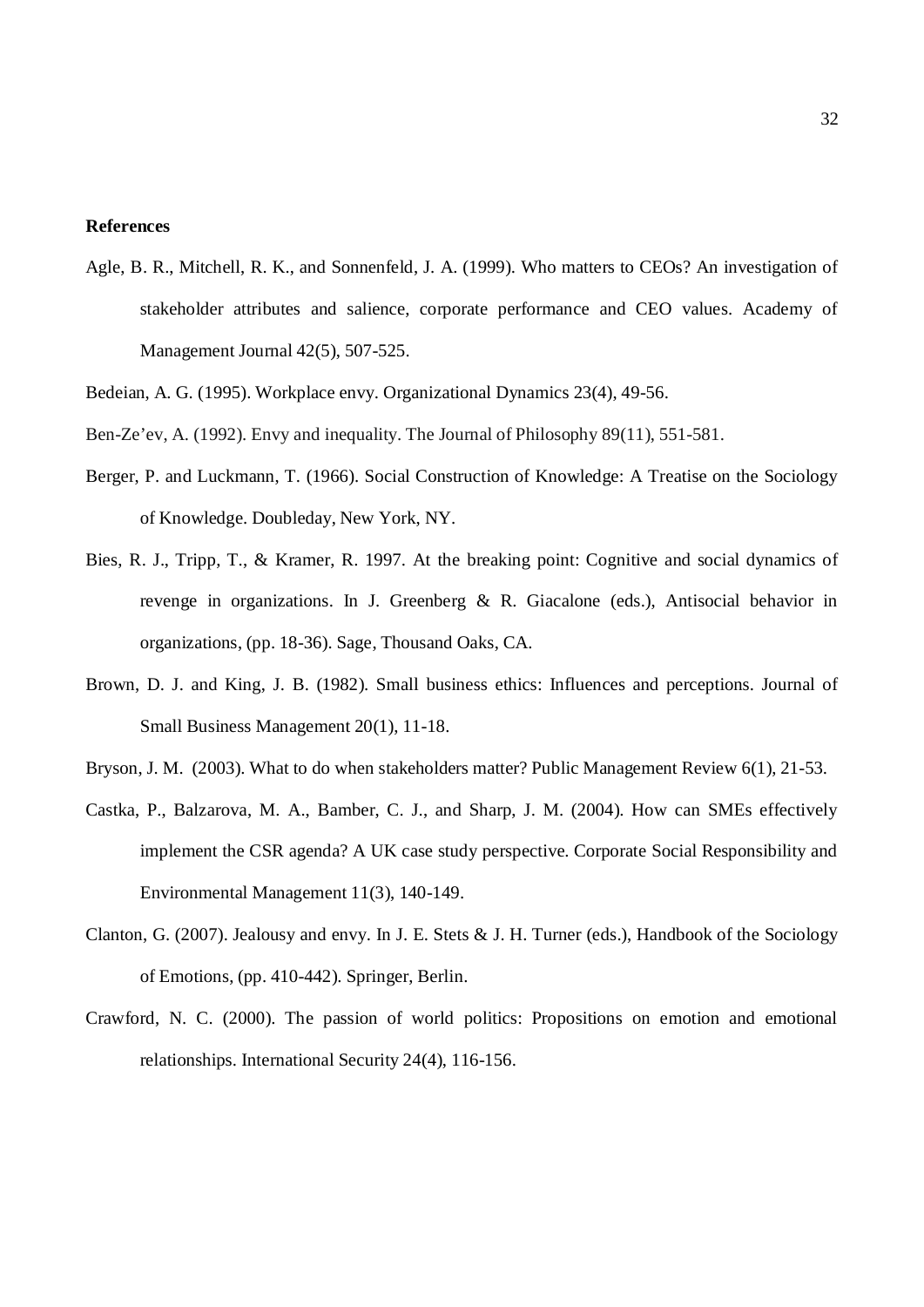- Dawson, S., Breen, J., and Satyen, L. (2002). The ethical outlook of micro business operators. Journal of Small Business Management 40(4), 302-313.
- de la Mora, G. (1987). Egalitarian envy: The Political Foundations of Social Justice. Paragon House, New York, NY.
- de Pillis, E. G. (1998). What's achievement got to do it? The role of national culture in the relationship between entrepreneurship and achievement motivation. Frontiers of Entrepreneurial Research, 73-87.
- de Sousa, R. (1987). The Rationality of Emotions. MIT Press, Cambridge, MA.
- Donaldson, T. and Preston, L. E. (1995). The stakeholder theory of the corporation: Concepts, evidence and implications. Academy of Management Review 20(1), 65-91.
- Driscoll, C. and Starik, M. (2004). The primordial stakeholder: Advancing the conceptual consideration of stakeholder status for the natural environment. Journal of Business Ethics 49, 55-73.
- Duffy, M. K., Shaw, J. D., and Schaubroeck, J. M. (2008). Envy in organizational life. In R. H. Smith (ed.), Envy: Theory and Research, (pp. 167-189). Oxford, New York, NY.
- Duffy, M. K., Scott, K. L., Shaw, J. D., Tepper, B. J., and Aquino, K. (2012). Envy and social undermining: Exploring the roles of social identification and moral disengagement. Academy of Management Journal 55(3), 643-666.
- Eesley, C. and Lenox, M. J. (2006). Firm responses to secondary stakeholder action. Strategic Management Journal 27(8), 765-781.
- Elster, J. (1991). Envy in social life. In R. J. Zeckhauser (ed.), Strategy and Choice, (pp. 49-82). The MIT Press: Cambridge, MA.
- Etzioni, A. (1964). Modern Organizations. Prentice-Hall, Englewood Cliffs, NJ.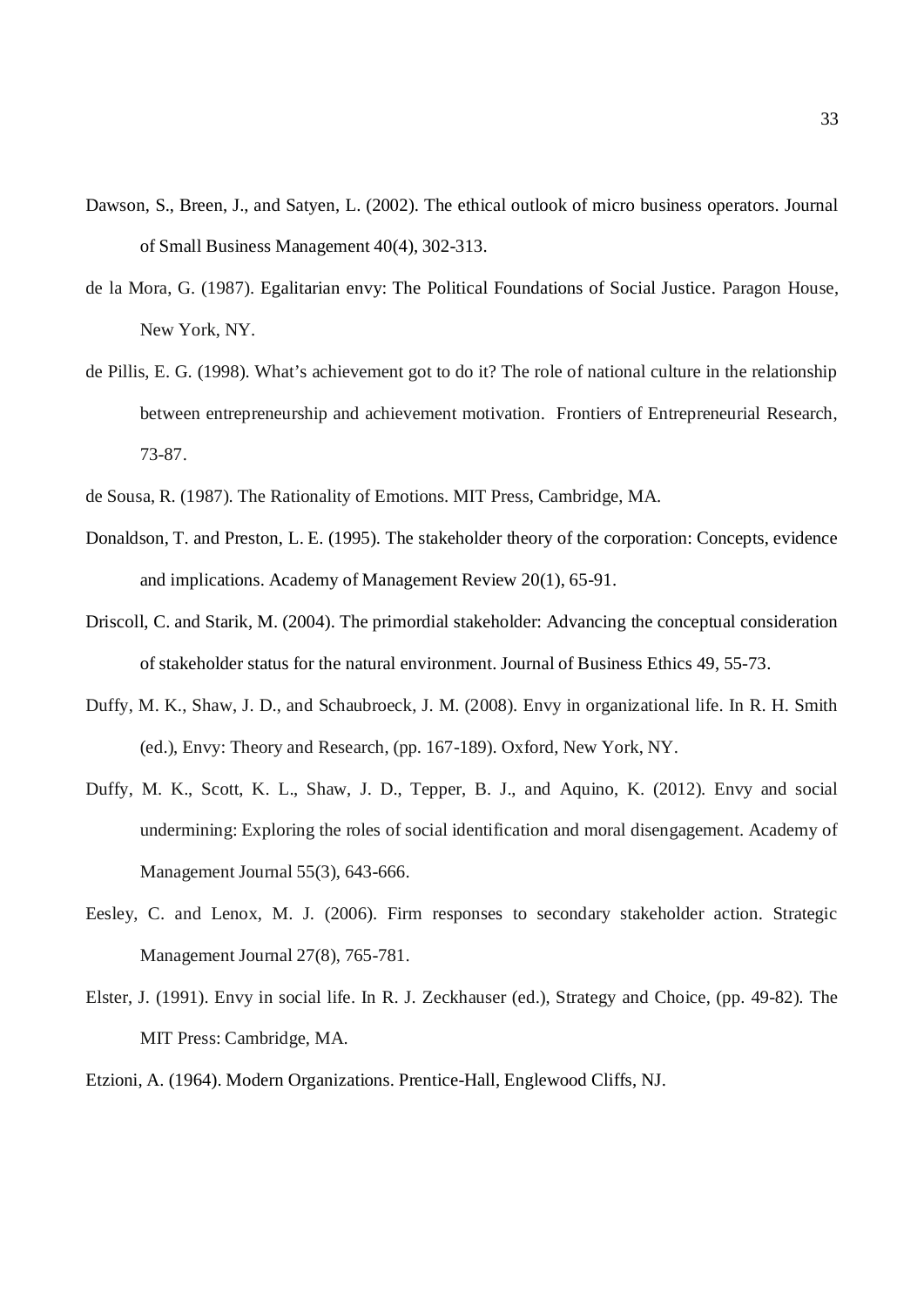- European Commission. (2003). Definition of micro, small and medium-sized enterprises*.* http://europa.eu/legislation\_summaries/enterprise/business\_environment/n26026\_en.htm (retrieved October 20, 2011).
- Fisher, K., Geenen, J., Jurcevic, M., McClintock, K., and Davis, G. (2009). Applying asset-based community development as a strategy for CSR: A Canadian perspective on a win-win for stakeholders and SMEs. Business Ethics: A European Review 18(1), 66-82.
- Freeman, R. E., Wicks, A. C., and Parmar, B. (2004). Stakeholder theory and "the corporate objective revisited". Organization Science 15(3), 364-369.
- Frooman, J. (1999). Stakeholder influence strategies. Academy of Management Review 24(2), 191- 205.
- Gergen, K. J. (1999). An Invitation to Social Construction. Sage, Thousand Oaks, CA.
- Goel, A. and Thakor, A. (2005). Green with envy: Implications for corporate investment distortions. Journal of Business 78(6), 2255-2288.
- Graafland, J., van de Ven, B., and Stoffele, N. (2003). Strategies and instruments for organising CSR by small and large businesses in the Netherlands. Journal of Business Ethics 47(1), 45-60.
- Hall S. (1997). Representation: Cultural Representations and Signifying Practices. Sage & Open University Press, London.
- Harre, R. (1986). The Social Construction of Emotions. Basil Blackwell, Oxford.
- Heider, F. (1958). The Psychology of Interpersonal Relations. Wiley, New York, NY.
- Jenkins, H. (2006). Small business champions for corporate social responsibility. Journal of Business Ethics 67(3), 241-256.
- Jaworski, A. and Coupland, N. (1999). The Discourse Reader. Routledge, London.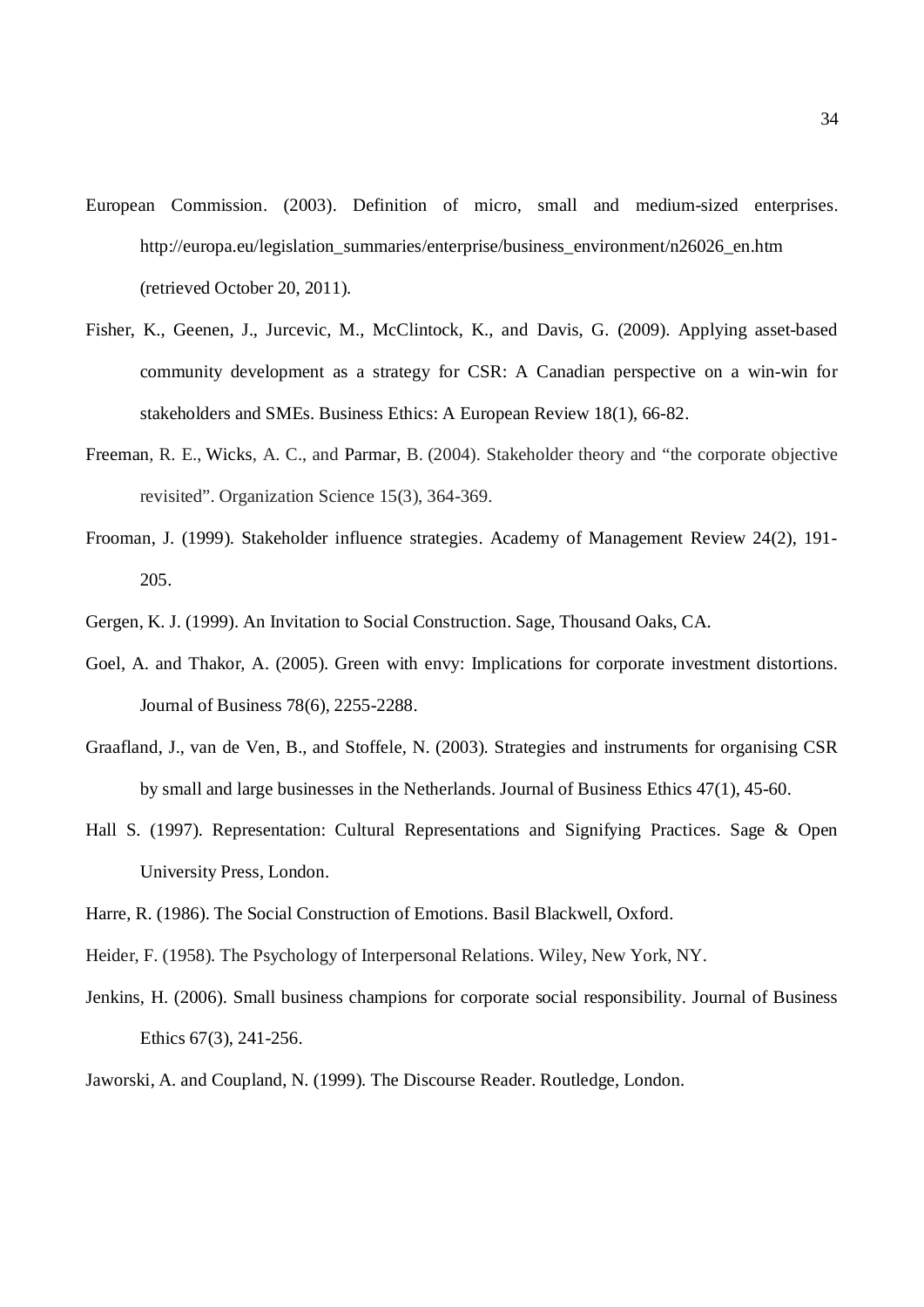- Jones, T. M., Felps, W., and Bigley, G. A. (2007). Ethical theory and stakeholder-related decisions: The role of stakeholder culture. Academy of Management Review 32(1), 137-155
- Lähdesmäki M. and Siltaoja, M. (2010). Towards variety of meanings– Multiple representations of reputation in small business context. British Journal of Management 21(1), 207-222.
- Lähdesmäki M. and Suutari, T. (2012). Keeping at arm's length or searching for proximity? Corporate social responsibility as a reciprocal process between small businesses and the local community. Journal of Business Ethics 108(4), 481-493.
- Liebrucks, A. (2001). The concept of social construction. Theory and Psychology 11(3), 363-391.
- Maguire, S. (1999). The discourse of control. Journal of Business Ethics 19(1), 109-114.
- Malinen, P., Kytölä, L., Keränen, H. and Keränen, R. (2006). Suomen maaseututyypit 2006. Maa- ja metsätalousministeriö 7/2006, Helsinki.
- Mavin, S. (2006). Venus envy: Problematizing solidarity behaviour and queen bees. Women in Management Review 21(4), 264-276.
- Miles, M. B. and Huberman, A. M. (1994). Qualitative Data Analysis. An Expanded Sourcebook. Sage, Thousand Oaks, CA.
- Mishra, P. (2009). Green-eyed monsters in the workplace: Antecedents and consequences of envy. Proceedings of the Academy of Management Annual (pp. 1-6). Chicago, IL.
- Mitchell, R. K., Agle, B. R., Christman J. J., and Spence L. J. (2011). Toward a theory of stakeholder salience in family firms. Business Ethics Quarterly 21(2), 235-255.
- Mitchell, R. K., Agle B. R. and Wood, D. J. (1997). Toward a theory of stakeholder identification and salience: Defining the principle of who and what really counts. Academy of Management Review 22(4), 853-886.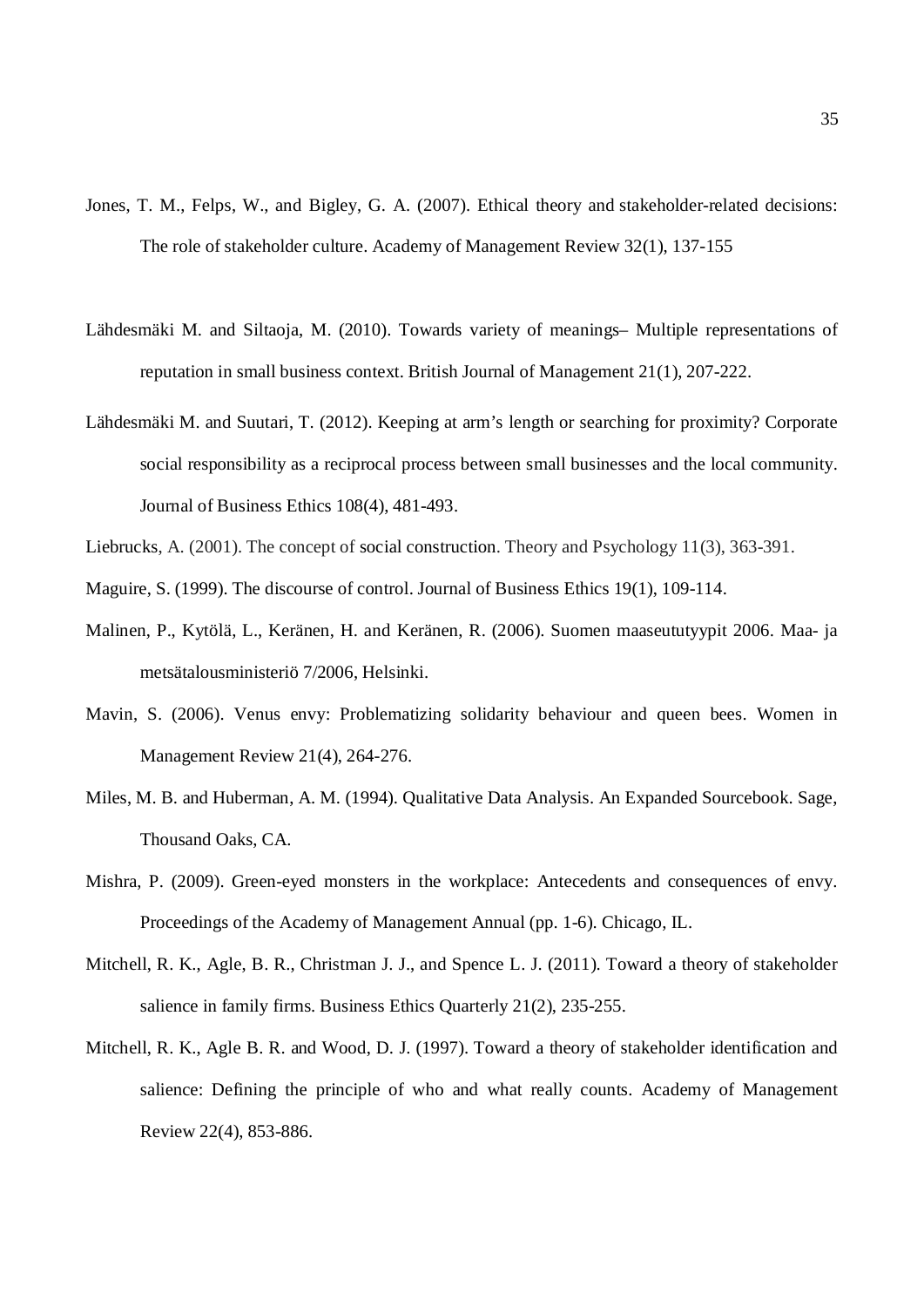- Moore, G. and Spence, L. (2006). Editorial: Responsibility and small business. Journal of Business Ethics 67(3), 219-226.
- Murillo, D. and Lozano, J. M. (2006). SMEs and CSR: An approach to CSR in their own words. Journal of Business Ethics 67(3), 227-240.
- Neville, B. A., Bell, S. A., and Mengüç, B. (2005). Corporate reputation, stakeholders and the social performance-financial performance relationship. European Journal of Marketing 39(9/10), 1184-1198.
- Neville, B. A. and Mengüç, B. (2006). Stakeholder multiplicity: Toward an understanding of the interactions between stakeholders. Journal of Business Ethics 66, 377-391.
- Nickerson, J.A. and Zenger, T.R. (2008). Envy, comparison costs, and the economic theory of the firm. Strategic Management Journal 29(13), 1429-1449.
- Näsi, J. (1995). Understanding Stakeholder Thinking. LSR-Publications, Jyväskylä.
- Parent, M. M. and Deephouse, D. L. (2007). A case study of stakeholder identification and prioritization by managers. Journal of Business Ethics 75(1), 1-23.
- Parrott, W. G. (1991). The emotional experiences of envy and jealousy. In P. Salovey (ed.), The Psychology of Jealousy and Envy, (pp. 3-30). The Guilford Press: New York.
- Patient, D., Lawrence, T. B. and Maitlis, S. (2003). Understanding workplace envy through narrative fiction. Organization Studies 24(7), 1015-1044.
- Patton, M. Q. (2002). Qualitative Research & Evaluation Methods, 3rd ed. Sage, Thousand Oaks, CA.
- Peterson, R. A., Albaum, G., and Kozmetsky, G. (1986). The public's definition of small business. Journal of Small Business Management 24, 63-68.
- Pajunen, K. (2006). Stakeholder influences in organizational survival. Journal of Management Studies 43(6), 1261-1288.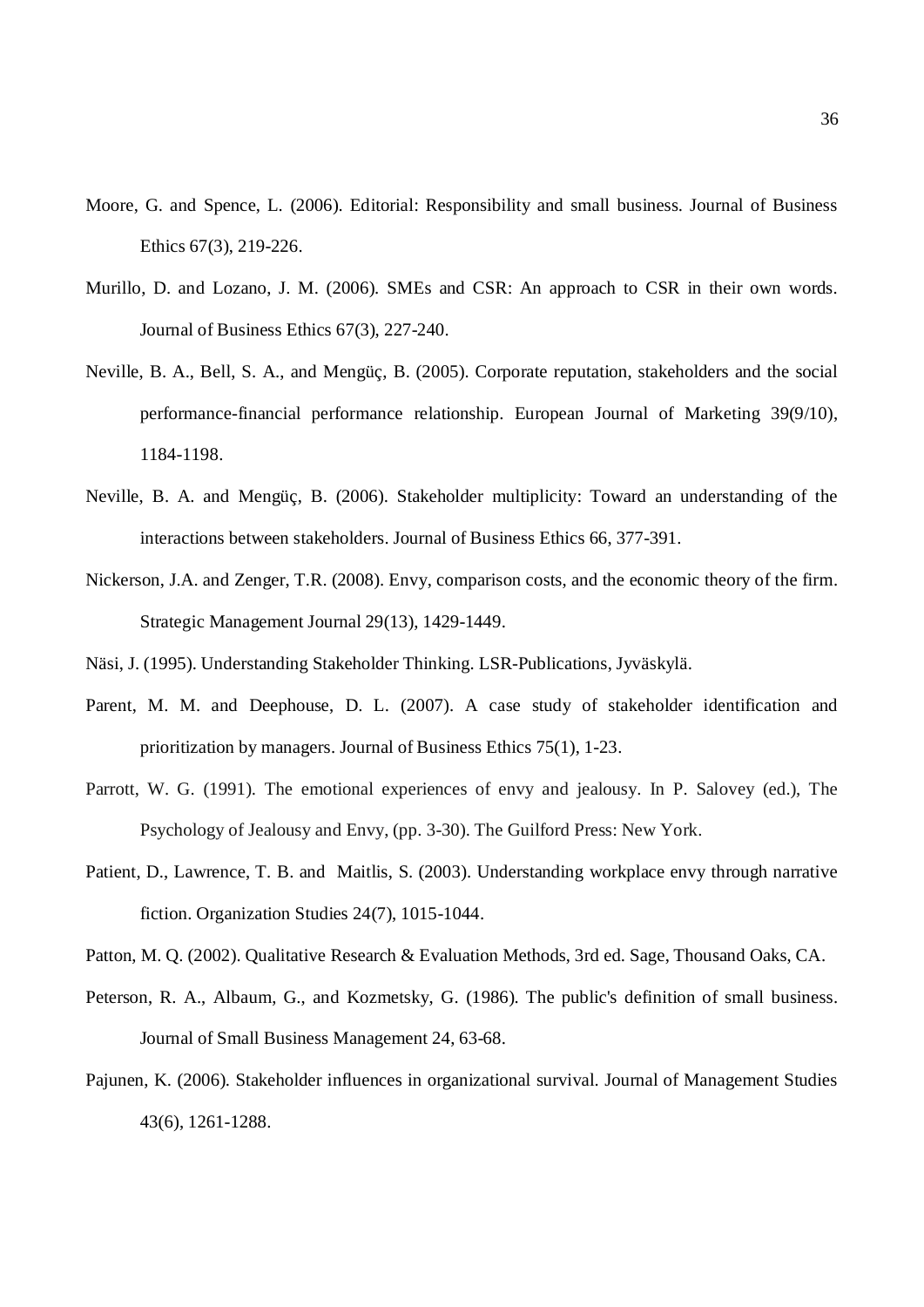- Phillips, N. and Hardy, C. (2002). Discourse Analysis: Investigating Processes of Social Construction. Sage, Thousand Oaks, CA.
- Quinn, J. J. (1997). Personal ethics and business ethics: The ethical attitudes of owner/managers of small business. Journal of Business Ethics 16(2), 119-127.
- Rowley, T. J. (1997). Moving beyond dyadic ties: A network theory of stakeholder influences. Academy of Management Review 22(4), 887-910.
- Rowley, T. J. and Moldoveanu, M. (2003). When will stakeholder groups act? An interest- and identity-based model of stakeholder mobilization. Academy of Management Review 28(2), 204-219.
- Sabini, J. and Silver, M. (1986). 'Envy' in the social construction of emotions. In R. Harré (ed.), The social construction of emotions, (pp. 167-183). Basil Blackwell, Oxford.
- Salovey, P. and Rodin, J. (1984). Some antecedents and consequences of social comparison jealousy. Journal of Personality and Social Psychology 47(4), 780-792.
- Schoeck, H. (1970). Envy: A theory of social behavior. Translation by M. Glenny and B. Ross. Harcourt, Brace, and World, New York, NY.
- Silver, M. and Sabini J. (1978). The social construction of envy. Journal for the Theory of Social Behaviour 8, 313-332.
- Southwell, C. (2004). Engaging SMEs in community and social issues. In L. J. Spence., A. Habisch, & R. Schmidpeter (eds.), Responsibility and social capital: The world of small and medium sized enterprises, (pp. 96-111). Palgrave Macmillan, Basingstoke.
- Spence, L. J. (1999). Does size matter? The state of the art in small business ethics. Business Ethics: A European Review 8(3), 163-174.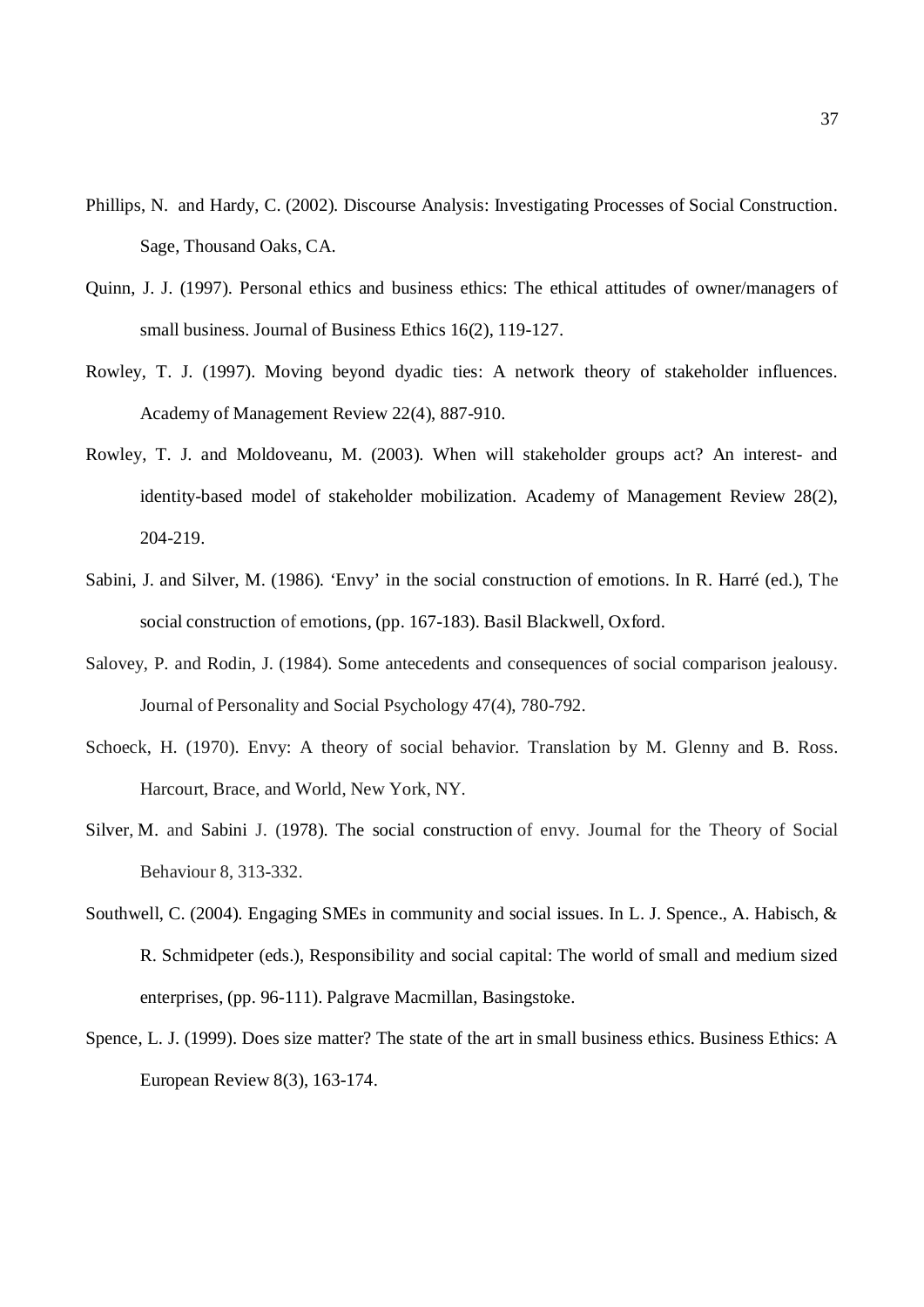- Spence, L. J. and Rutherfoord, R. (2001). Social responsibility, profit maximisation and the small firm owner-manager. Journal of Small Business and Enterprise Development 8(2), 126-139.
- Stanworth, J. and Curran, J. 1973. Management Motivation in the Smaller Business. Gower Press, London.
- Suchman, M. C. (1995). Managing legitimacy: Strategic and institutional approaches. Academy of Management Review 20(3), 571-610.
- Tai, K., Narayanan, J., and McAllister, D. J. (2012). Envy as pain: Rethinking the nature of envy and its implications for employees and organizations. Academy of Management 37(1), 107-129.
- Vaara, E. and Tienari, J. (2008). A discursive perspective on legitimation strategies in MNCs. Academy of Management Review 33(4), 985-993.
- van de Ven, N., Zeelenberg, M., and Pieters, R. (2009). Leveling up and down: The experiences of benign and malicious envy. Emotion 9(3), 419-429.

van Leeuwen, T. (2007). Legitimation in Discourse and Communication. Discourse and Communication 1(1), 91-112.

- Vecchio, R. P. (1995). It's not easy being green: Jealousy and envy in the workplace. In G. R. Ferris (ed.), Research in personnel and human resources management, (pp. 201-244), JAI Press, Greenwich, CT.
- Vecchio, R. P. (1997). Categorizing coping responses for envy: A multidimensional analysis of workplace perceptions. Psychological Reports 81(1), 137-138.
- Weick, K. (1995). Sensemaking in Organizations. Sage, Thousand Oaks, CA.
- Werner, A. and Spence, L. (2004). Literature review: Social capital and SMEs. In L. J. Spence, A. Habisch, & R. Schmidpeter (eds.), Responsibility and Social Capital: The world of small and medium-sized enterprises, (pp. 7-24 ). Palgrave Macmillan, Houndsmill.